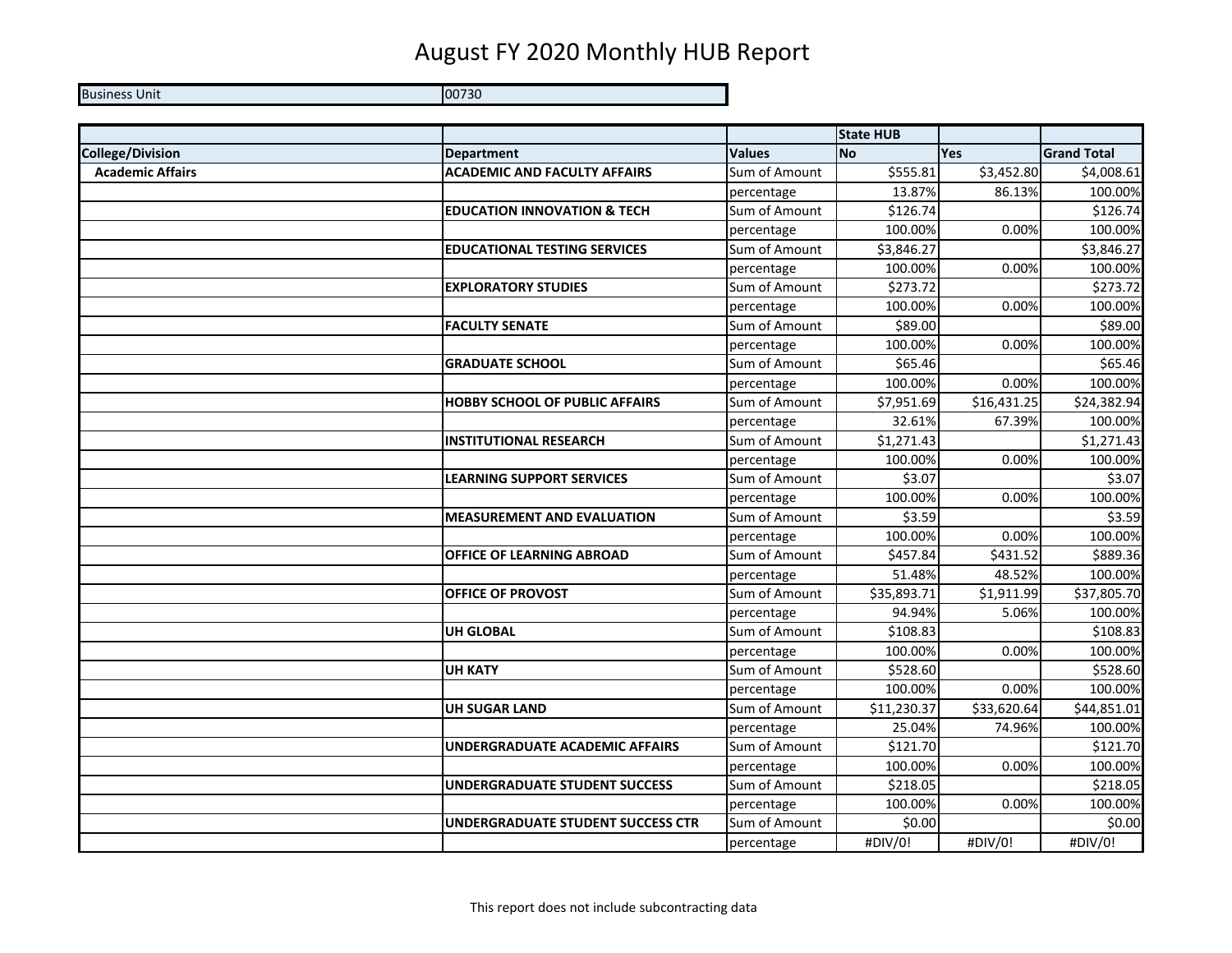| <b>Academic Affairs</b>               | <b>WRITING CENTER</b>                     | Sum of Amount | \$152.20       |              | \$152.20       |
|---------------------------------------|-------------------------------------------|---------------|----------------|--------------|----------------|
|                                       |                                           | percentage    | 100.00%        | 0.00%        | 100.00%        |
| <b>Academic Affairs Sum of Amount</b> |                                           |               | \$62,898.08    | \$55,848.20  | \$118,746.28   |
| <b>Academic Affairs percentage</b>    |                                           |               | 52.97%         | 47.03%       | 100.00%        |
| <b>Administration and Finance</b>     | <b>ADMINISTRATION &amp; FINANCE</b>       | Sum of Amount | \$42,147.42    | \$3,803.20   | \$45,950.62    |
|                                       |                                           | percentage    | 91.72%         | 8.28%        | 100.00%        |
|                                       | <b>ASSOC VP FOR ADMINISTRATION</b>        | Sum of Amount | \$51.96        |              | \$51.96        |
|                                       |                                           | percentage    | 100.00%        | 0.00%        | 100.00%        |
|                                       | <b>AUXILIARY SERVICES OPERATIONS</b>      | Sum of Amount | \$0.00         | \$239.56     | \$239.56       |
|                                       |                                           | percentage    | 0.00%          | 100.00%      | 100.00%        |
|                                       | <b>BUSINESS SERVICES</b>                  | Sum of Amount | \$206.87       | \$1,910.40   | \$2,117.27     |
|                                       |                                           | percentage    | 9.77%          | 90.23%       | 100.00%        |
|                                       | <b>CAMPUS SAFETY SYSTEMS</b>              | Sum of Amount | \$7,994.76     |              | \$7,994.76     |
|                                       |                                           | percentage    | 100.00%        | 0.00%        | 100.00%        |
|                                       | <b>CENTRAL FACILITY SERVICES</b>          | Sum of Amount | \$2,112.52     |              | \$2,112.52     |
|                                       |                                           | percentage    | 100.00%        | 0.00%        | 100.00%        |
|                                       | <b>CONTROLLER (PH)</b>                    | Sum of Amount | \$12,392.65    | \$458.93     | \$12,851.58    |
|                                       |                                           | percentage    | 96.43%         | 3.57%        | 100.00%        |
|                                       | <b>COUGAR CARD</b>                        | Sum of Amount | \$36,256.31    |              | \$36,256.31    |
|                                       |                                           | percentage    | 100.00%        | 0.00%        | 100.00%        |
|                                       | <b>CULLEN PERFORM HALL</b>                | Sum of Amount | \$5,850.78     | \$920.00     | \$6,770.78     |
|                                       |                                           | percentage    | 86.41%         | 13.59%       | 100.00%        |
|                                       | <b>ENTERPRISE SYSTEMS</b>                 | Sum of Amount | \$723,967.33   | \$2,315.21   | \$726,282.54   |
|                                       |                                           | percentage    | 99.68%         | 0.32%        | 100.00%        |
|                                       | <b>ENV. HEALTH &amp; LIFE SAFETY</b>      | Sum of Amount | \$386.06       |              | \$386.06       |
|                                       |                                           | percentage    | 100.00%        | 0.00%        | 100.00%        |
|                                       | <b>FACILITIES BUSINESS SERVICES</b>       | Sum of Amount | \$142.50       |              | \$142.50       |
|                                       |                                           | percentage    | 100.00%        | 0.00%        | 100.00%        |
|                                       | <b>FACILITIES MANAGEMENT</b>              | Sum of Amount | \$6,110.17     | \$14,417.62  | \$20,527.79    |
|                                       |                                           | percentage    | 29.77%         | 70.23%       | 100.00%        |
|                                       | <b>FACILITIES OPERATION &amp; MAINT</b>   | Sum of Amount | \$5,710.76     | \$3,470.00   | \$9,180.76     |
|                                       |                                           | percentage    | 62.20%         | 37.80%       | 100.00%        |
|                                       | <b>FACILITIES PLANNING &amp; CONSTRUC</b> | Sum of Amount | \$6,744,851.56 | \$643,532.63 | \$7,388,384.19 |
|                                       |                                           | percentage    | 91.29%         | 8.71%        | 100.00%        |
|                                       | <b>FACILITIES/CONSTRUC MGMT ADMIN</b>     | Sum of Amount | \$114.66       | \$0.00       | \$114.66       |
|                                       |                                           | percentage    | 100.00%        | 0.00%        | 100.00%        |
|                                       | <b>HIGH PERFORMANCE &amp; COMP NETWK</b>  | Sum of Amount | \$8,917.95     |              | \$8,917.95     |
|                                       |                                           | percentage    | 100.00%        | 0.00%        | 100.00%        |
|                                       | <b>HOUSTON PUBLIC MEDIA</b>               | Sum of Amount | \$230,297.50   |              | \$230,297.50   |
|                                       |                                           | percentage    | 100.00%        | 0.00%        | 100.00%        |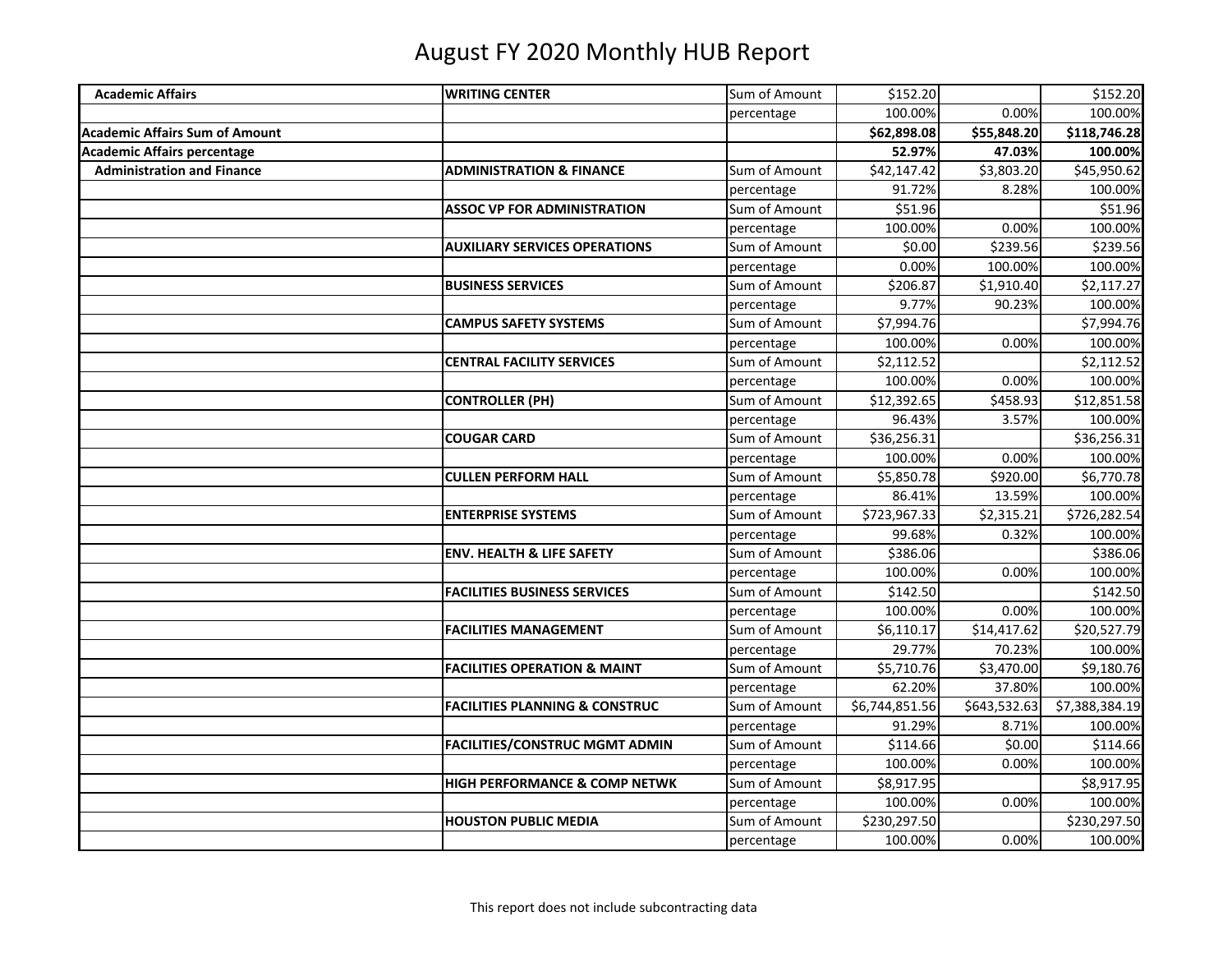| <b>Administration and Finance</b> | <b>HUB PROGRAMS</b>                 | Sum of Amount | \$2,200.00   |              | \$2,200.00   |
|-----------------------------------|-------------------------------------|---------------|--------------|--------------|--------------|
|                                   |                                     | percentage    | 100.00%      | 0.00%        | 100.00%      |
|                                   | <b>HUMAN RESOURCES</b>              | Sum of Amount | \$10,556.27  | \$13,223.10  | \$23,779.37  |
|                                   |                                     | percentage    | 44.39%       | 55.61%       | 100.00%      |
|                                   | <b>INST - BUDGET</b>                | Sum of Amount | \$24,997.50  |              | \$24,997.50  |
|                                   |                                     | percentage    | 100.00%      | 0.00%        | 100.00%      |
|                                   | <b>INST - BUSINESS SERVICES</b>     | Sum of Amount | \$3,861.00   |              | \$3,861.00   |
|                                   |                                     | percentage    | 100.00%      | 0.00%        | 100.00%      |
|                                   | <b>INSTITUTIONAL - REAL ESTATE</b>  | Sum of Amount | \$28,571.25  |              | \$28,571.25  |
|                                   |                                     | percentage    | 100.00%      | 0.00%        | 100.00%      |
|                                   | <b>KUHF RADIO</b>                   | Sum of Amount | \$13,935.86  | \$6,780.59   | \$20,716.45  |
|                                   |                                     | percentage    | 67.27%       | 32.73%       | 100.00%      |
|                                   | <b>MINOR &amp; PLANNED PROJECTS</b> | Sum of Amount | \$48,584.65  |              | \$48,584.65  |
|                                   |                                     | percentage    | 100.00%      | 0.00%        | 100.00%      |
|                                   | <b>MINOR IN-HOUSE CONSTRUCTION</b>  | Sum of Amount | \$4,816.29   | \$2,360.00   | \$7,176.29   |
|                                   |                                     | percentage    | 67.11%       | 32.89%       | 100.00%      |
|                                   | OFFICE EQUAL OPPORTUNITY SRVS       | Sum of Amount | \$6,926.08   |              | \$6,926.08   |
|                                   |                                     | percentage    | 100.00%      | 0.00%        | 100.00%      |
|                                   | <b>PARKING &amp; TRANS SERVICES</b> | Sum of Amount | \$455,140.94 |              | \$455,140.94 |
|                                   |                                     | percentage    | 100.00%      | 0.00%        | 100.00%      |
|                                   | PHY PLANT-AUTOMOTIVE                | Sum of Amount | \$4,109.64   | \$2,458.66   | \$6,568.30   |
|                                   |                                     | percentage    | 62.57%       | 37.43%       | 100.00%      |
|                                   | PHY PLANT-GROUNDS MAINT             | Sum of Amount | \$107,978.66 |              | \$107,978.66 |
|                                   |                                     | percentage    | 100.00%      | 0.00%        | 100.00%      |
|                                   | PHY PLANT-SOLID WASTE               | Sum of Amount | \$5,923.23   |              | \$5,923.23   |
|                                   |                                     | percentage    | 100.00%      | 0.00%        | 100.00%      |
|                                   | PHYSICAL PLANT                      | Sum of Amount | \$92,175.38  | \$829,243.61 | \$921,418.99 |
|                                   |                                     | percentage    | 10.00%       | 90.00%       | 100.00%      |
|                                   | <b>PLANNING</b>                     | Sum of Amount | \$459.98     |              | \$459.98     |
|                                   |                                     | percentage    | 100.00%      | 0.00%        | 100.00%      |
|                                   | <b>POLICE</b>                       | Sum of Amount | \$19,555.95  | \$1,961.50   | \$21,517.45  |
|                                   |                                     | percentage    | 90.88%       | 9.12%        | 100.00%      |
|                                   | POSTAL SERVICES OPERATIONS          | Sum of Amount | \$14,292.87  |              | \$14,292.87  |
|                                   |                                     | percentage    | 100.00%      | 0.00%        | 100.00%      |
|                                   | PRINTING OPERATIONS                 | Sum of Amount | \$14,148.87  | \$1,259.40   | \$15,408.27  |
|                                   |                                     | percentage    | 91.83%       | 8.17%        | 100.00%      |
|                                   | <b>PUBLIC ART</b>                   | Sum of Amount | \$4,634.07   | \$670.13     | \$5,304.20   |
|                                   |                                     | percentage    | 87.37%       | 12.63%       | 100.00%      |
|                                   | <b>REAL ESTATE SERVICES</b>         | Sum of Amount | \$37.55      |              | \$37.55      |
|                                   |                                     | percentage    | 100.00%      | 0.00%        | 100.00%      |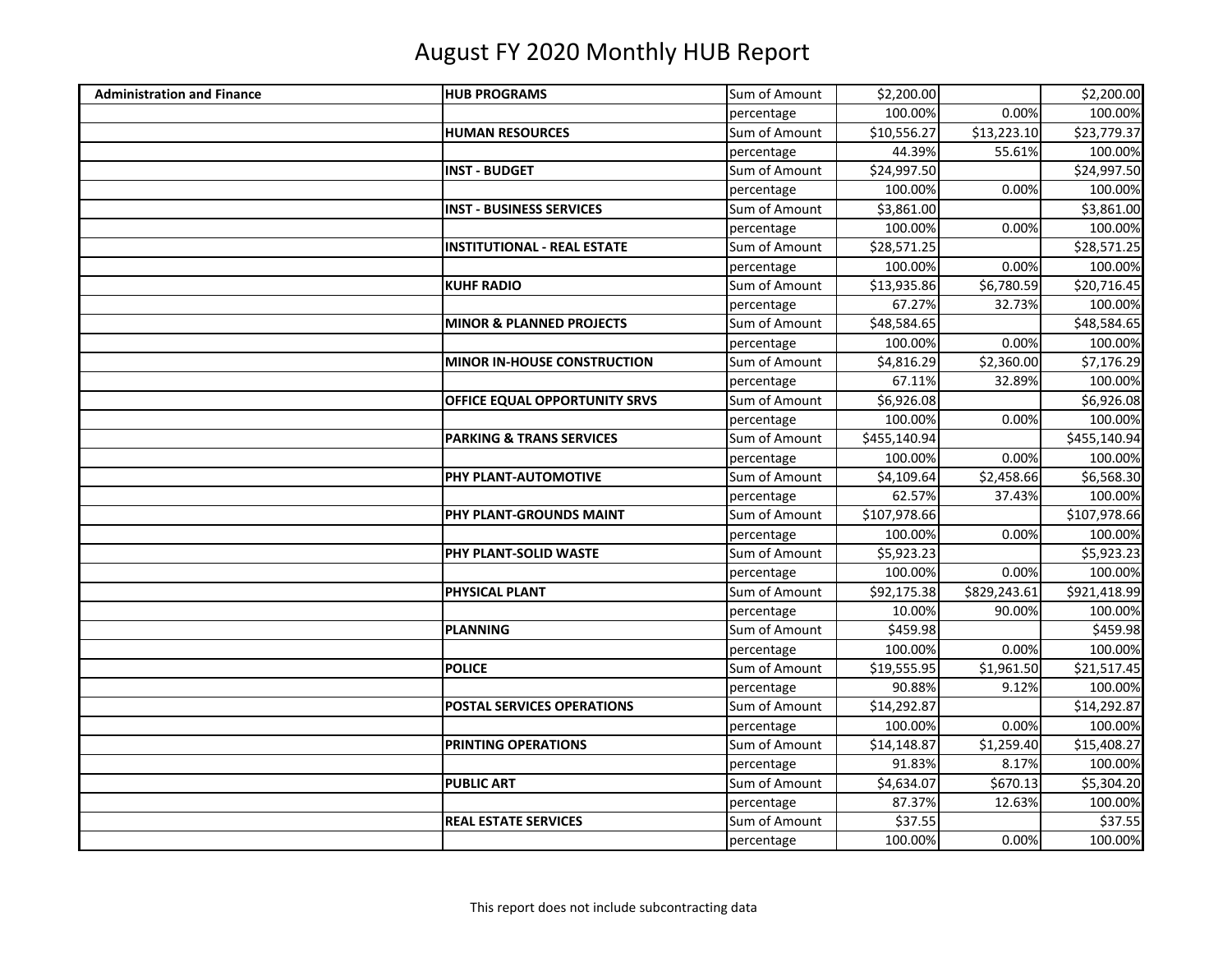| <b>Administration and Finance</b>               | <b>RISK MANAGEMENT</b>                   | Sum of Amount               | \$133.87       |              | \$133.87                       |
|-------------------------------------------------|------------------------------------------|-----------------------------|----------------|--------------|--------------------------------|
|                                                 |                                          | percentage                  | 100.00%        | 0.00%        | 100.00%                        |
|                                                 | <b>SERVICE LEVEL AGREEMENT</b>           | Sum of Amount               | \$65,545.74    | \$165,264.87 | \$230,810.61                   |
|                                                 |                                          | percentage                  | 28.40%         | 71.60%       | 100.00%                        |
|                                                 | <b>STUDENT BUSINESS SERVICES</b>         | Sum of Amount               | \$26,949.81    | \$566.23     | \$27,516.04                    |
|                                                 |                                          | percentage                  | 97.94%         | 2.06%        | 100.00%                        |
|                                                 | <b>TECHNOLOGY SERVICES &amp; SUPPORT</b> | Sum of Amount               | \$48,975.83    | \$84,566.31  | \$133,542.14                   |
|                                                 |                                          | percentage                  | 36.67%         | 63.33%       | 100.00%                        |
|                                                 | TV PUBLIC BROADCASTING                   | Sum of Amount               | \$17,973.65    | \$6,780.44   | \$24,754.09                    |
|                                                 |                                          | percentage                  | 72.61%         | 27.39%       | 100.00%                        |
|                                                 | <b>UIT BUSINESS SERVICES</b>             | Sum of Amount               | \$195.08       |              | \$195.08                       |
|                                                 |                                          | percentage                  | 100.00%        | 0.00%        | 100.00%                        |
|                                                 | UIT EXTERNALLY FUNDED PROJECTS           | Sum of Amount               |                | \$0.00       | \$0.00                         |
|                                                 |                                          | percentage                  | #DIV/0!        | #DIV/0!      | #DIV/0!                        |
|                                                 | <b>UIT SECURITY</b>                      | Sum of Amount               | \$9,860.35     |              | \$9,860.35                     |
|                                                 |                                          | percentage                  | 100.00%        | 0.00%        | 100.00%                        |
|                                                 | <b>UNIV PROP SERV OPERATIONS</b>         | Sum of Amount               | \$147,307.31   |              | \$147,307.31                   |
|                                                 |                                          | percentage                  | 100.00%        | 0.00%        | 100.00%                        |
|                                                 | <b>UNIVERSITY INFORMATION TECH</b>       | Sum of Amount               | \$1,821.65     |              | \$1,821.65                     |
|                                                 |                                          | percentage                  | 100.00%        | 0.00%        | 100.00%                        |
|                                                 |                                          |                             |                |              |                                |
| <b>Administration and Finance Sum of Amount</b> |                                          |                             | \$9,009,181.09 |              | \$1,786,202.39 \$10,795,383.48 |
| <b>Administration and Finance percentage</b>    |                                          |                             | 83.45%         | 16.55%       | 100.00%                        |
| Architecture                                    | <b>DEAN, G D HINES ARCH &amp; DESIGN</b> | Sum of Amount               | \$32,957.16    | \$5,046.52   | \$38,003.68                    |
|                                                 |                                          | percentage                  | 86.72%         | 13.28%       | 100.00%                        |
| <b>Architecture Sum of Amount</b>               |                                          |                             | \$32,957.16    | \$5,046.52   | \$38,003.68                    |
| Architecture percentage                         |                                          |                             | 86.72%         | 13.28%       | 100.00%                        |
| <b>Business Administration</b>                  | <b>ACCOUNTANCY AND TAXATION</b>          | Sum of Amount               | \$5,950.32     | \$2,773.61   | \$8,723.93                     |
|                                                 |                                          | percentage                  | 68.21%         | 31.79%       | 100.00%                        |
|                                                 | <b>ACCOUNTING CERTIFICATE PROGRAM</b>    | Sum of Amount               | \$1,425.15     |              | \$1,425.15                     |
|                                                 |                                          | percentage                  | 100.00%        | 0.00%        | 100.00%                        |
|                                                 | <b>BAUER CAREER SERVICES CTR</b>         | Sum of Amount               | \$22,836.52    |              | \$22,836.52                    |
|                                                 |                                          | percentage                  | 100.00%        | 0.00%        | 100.00%                        |
|                                                 | <b>BAUER COMMUNICATIONS</b>              | Sum of Amount               | \$3,889.52     | \$3,890.63   | \$7,780.15                     |
|                                                 |                                          | percentage                  | 49.99%         | 50.01%       | 100.00%                        |
|                                                 | <b>BAUER DIVISION OF TECHNOLOGY</b>      | Sum of Amount               | \$23,110.68    |              | \$23,110.68                    |
|                                                 |                                          | percentage                  | 100.00%        | 0.00%        | 100.00%                        |
|                                                 | <b>BAUER GRADUATEPROFESSIONALPRGS</b>    | Sum of Amount               | \$113,278.43   | \$1,975.00   | \$115,253.43                   |
|                                                 |                                          | percentage                  | 98.29%         | 1.71%        | 100.00%                        |
|                                                 | <b>CTR FOR EXECUTIVE DEVELOPMENT</b>     | Sum of Amount<br>percentage | \$623.39       | 0.00%        | \$623.39<br>100.00%            |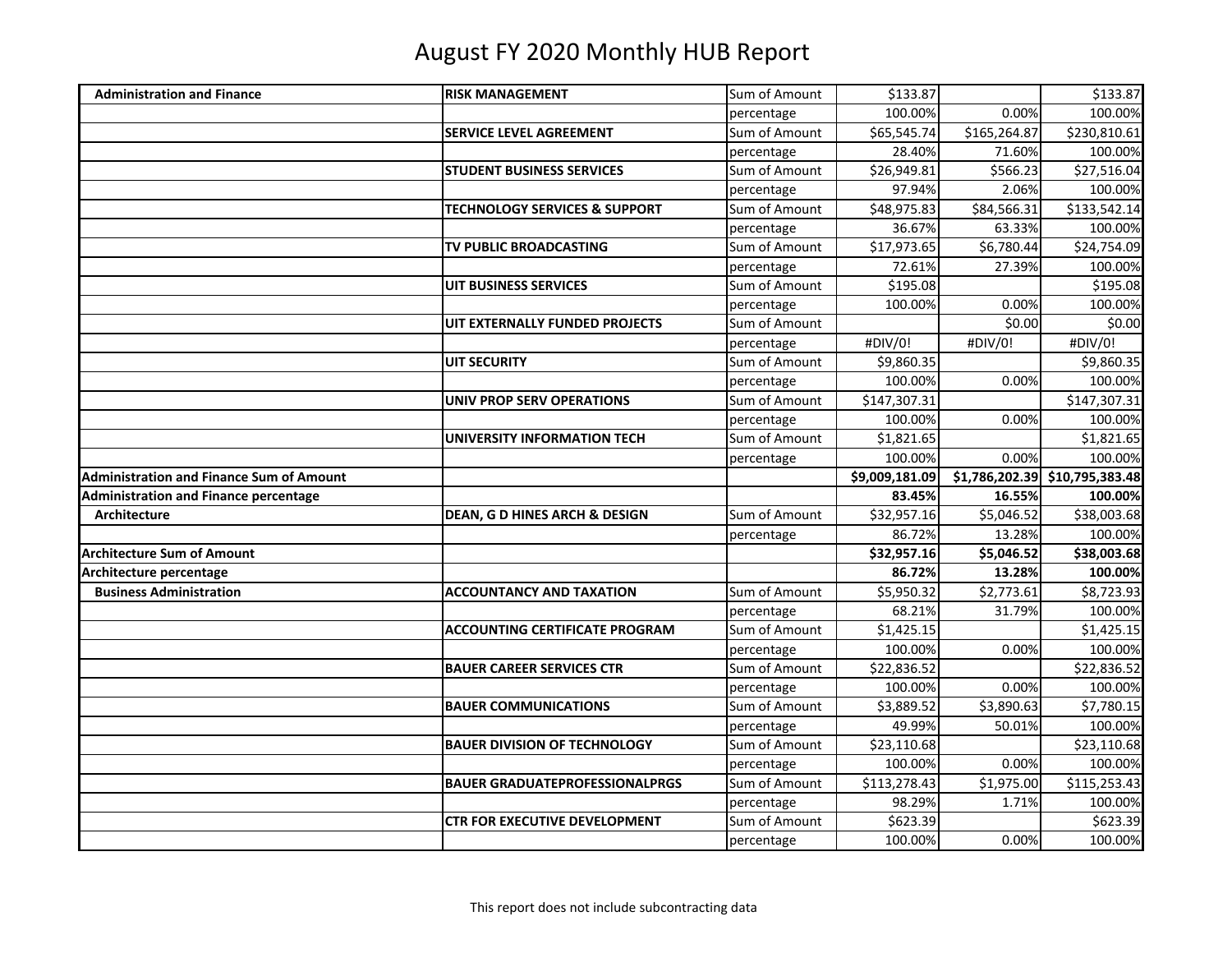| <b>Business Administration</b>               | <b>DEAN'S OFFICE BAUER COLLEGE</b>        | Sum of Amount | \$12,104.33            | \$570,867.04 | \$582,971.37          |
|----------------------------------------------|-------------------------------------------|---------------|------------------------|--------------|-----------------------|
|                                              |                                           | percentage    | 2.08%                  | 97.92%       | 100.00%               |
|                                              | <b>DECISION AND INFORMATION SCIEN</b>     | Sum of Amount | \$1,071.48             | \$149.94     | \$1,221.42            |
|                                              |                                           | percentage    | 87.72%                 | 12.28%       | 100.00%               |
|                                              | <b>EXECUTIVE DEGREE PROGRAMS</b>          | Sum of Amount | $\overline{$6,100.90}$ | \$74.40      | \$6,175.30            |
|                                              |                                           | percentage    | 98.80%                 | 1.20%        | 100.00%               |
|                                              | <b>FINANCE DEPARTMENT</b>                 | Sum of Amount | \$8,552.38             |              | \$8,552.38            |
|                                              |                                           | percentage    | 100.00%                | 0.00%        | 100.00%               |
|                                              | <b>MANAGEMENT DEPARTMENT</b>              | Sum of Amount | \$6,933.60             | \$64.60      | \$6,998.20            |
|                                              |                                           | percentage    | 99.08%                 | 0.92%        | 100.00%               |
|                                              | <b>MARKETING DEPARTMENT</b>               | Sum of Amount | \$5,109.40             | \$257.52     | \$5,366.92            |
|                                              |                                           | percentage    | 95.20%                 | 4.80%        | 100.00%               |
|                                              | <b>SALES EXCELLENCE INSTITUTE</b>         | Sum of Amount | \$100.00               | \$806.85     | \$906.85              |
|                                              |                                           | percentage    | 11.03%                 | 88.97%       | 100.00%               |
|                                              | <b>SMALL BUSINESS DEV CENTER</b>          | Sum of Amount | \$50,874.13            | \$44,439.79  | \$95,313.92           |
|                                              |                                           | percentage    | 53.38%                 | 46.62%       | 100.00%               |
|                                              | <b>UNDERGRAD BUSINESS PROG</b>            | Sum of Amount | \$2,077.10             | \$4,136.76   | \$6,213.86            |
|                                              |                                           | percentage    | 33.43%                 | 66.57%       | 100.00%               |
|                                              | <b>WOLFF CTR FOR ENTREPRENEURSHIP</b>     | Sum of Amount | \$2,670.95             | \$1.89       | \$2,672.84            |
|                                              |                                           | percentage    | 99.93%                 | 0.07%        | 100.00%               |
|                                              |                                           |               |                        |              |                       |
| <b>Business Administration Sum of Amount</b> |                                           |               | \$266,708.28           | \$629,438.03 | \$896,146.31          |
| <b>Business Administration percentage</b>    |                                           |               | 29.76%                 | 70.24%       | 100.00%               |
| <b>Chancellor/President</b>                  | <b>BASEBALL</b>                           | Sum of Amount | \$13,130.11            | \$0.00       | \$13,130.11           |
|                                              |                                           | percentage    | 100.00%                | 0.00%        | 100.00%               |
|                                              | <b>COMPLIANCE</b>                         | Sum of Amount | \$189.08               |              | \$189.08              |
|                                              |                                           | percentage    | 100.00%                | 0.00%        | 100.00%               |
|                                              | <b>FOOTBALL</b>                           | Sum of Amount | \$133,588.65           | \$18,123.50  | \$151,712.15          |
|                                              |                                           | percentage    | 88.05%                 | 11.95%       | 100.00%               |
|                                              | <b>INST INTERCOLLEGIATE ATHLETICS</b>     | Sum of Amount | \$28,605.00            |              | \$28,605.00           |
|                                              |                                           | percentage    | 100.00%                | 0.00%        | 100.00%               |
|                                              | <b>INTERCOLLEGIATE ATHLETICS</b>          | Sum of Amount | \$989,780.41           | \$3,378.15   | \$993,158.56          |
|                                              |                                           | percentage    | 99.66%                 | 0.34%        | 100.00%               |
|                                              | <b>MEN'S BASKETBALL</b>                   | Sum of Amount | \$35,431.04            | \$5,367.50   | \$40,798.54           |
|                                              |                                           | percentage    | 86.84%                 | 13.16%       | 100.00%               |
|                                              | <b>MEN'S GOLF</b>                         | Sum of Amount | \$1,027.19             |              | \$1,027.19            |
|                                              |                                           | percentage    | 100.00%                | 0.00%        | 100.00%               |
|                                              | <b>MEN'S TRACK AND FIELD</b>              | Sum of Amount | \$52,298.89            |              | \$52,298.89           |
|                                              |                                           | percentage    | 100.00%                | 0.00%        | 100.00%               |
|                                              | <b>NEIGHBORHOOD &amp; STRATEGIC INITI</b> | Sum of Amount | \$1,222.61<br>100.00%  | 0.00%        | \$1,222.61<br>100.00% |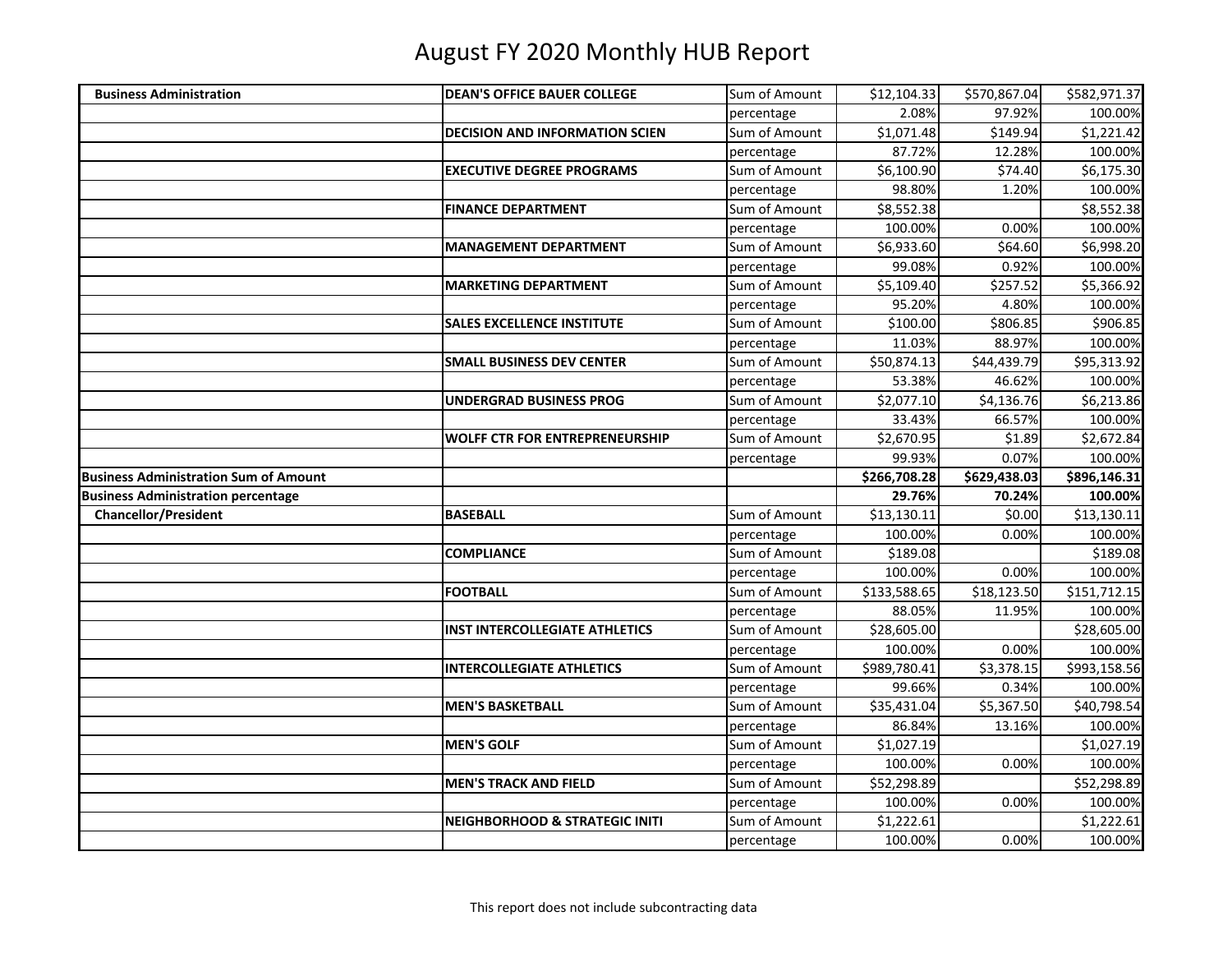| <b>Chancellor/President</b>               | OFF OF PROTOCOL SPECIAL EVENTS           | Sum of Amount | \$190.82              |             | \$190.82              |
|-------------------------------------------|------------------------------------------|---------------|-----------------------|-------------|-----------------------|
|                                           |                                          | percentage    | 100.00%               | 0.00%       | 100.00%               |
|                                           | <b>PRESIDENT</b>                         | Sum of Amount | \$15,209.93           |             | \$15,209.93           |
|                                           |                                          | percentage    | 100.00%               | 0.00%       | 100.00%               |
|                                           | <b>STAFF COUNCIL</b>                     | Sum of Amount | \$681.90              |             | \$681.90              |
|                                           |                                          | percentage    | 100.00%               | 0.00%       | 100.00%               |
|                                           | <b>UH ENERGY</b>                         | Sum of Amount | \$14,812.56           |             | \$14,812.56           |
|                                           |                                          | percentage    | 100.00%               | 0.00%       | 100.00%               |
|                                           | <b>WOMEN'S BASKETBALL</b>                | Sum of Amount | \$20,101.54           | \$975.00    | \$21,076.54           |
|                                           |                                          | percentage    | 95.37%                | 4.63%       | 100.00%               |
|                                           | <b>WOMEN'S GOLF</b>                      | Sum of Amount | \$2,613.06            |             | \$2,613.06            |
|                                           |                                          | percentage    | 100.00%               | 0.00%       | 100.00%               |
|                                           | <b>WOMEN'S SOCCER</b>                    | Sum of Amount | \$2,551.00            | \$189.00    | \$2,740.00            |
|                                           |                                          | percentage    | 93.10%                | 6.90%       | 100.00%               |
|                                           | <b>WOMEN'S SOFTBALL</b>                  | Sum of Amount | \$23,699.25           |             | \$23,699.25           |
|                                           |                                          | percentage    | 100.00%               | 0.00%       | 100.00%               |
|                                           | <b>WOMEN'S SWIMMING &amp; DIVING</b>     | Sum of Amount | \$5,942.60            |             | \$5,942.60            |
|                                           |                                          | percentage    | 100.00%               | 0.00%       | 100.00%               |
|                                           | <b>WOMEN'S TENNIS</b>                    | Sum of Amount | \$342.75              |             | \$342.75              |
|                                           |                                          | percentage    | 100.00%               | 0.00%       | 100.00%               |
|                                           | <b>WOMEN'S VOLLEYBALL</b>                | Sum of Amount | \$2,442.86            |             | \$2,442.86            |
|                                           |                                          | percentage    | 100.00%               | 0.00%       | 100.00%               |
| <b>Chancellor/President Sum of Amount</b> |                                          |               | \$1,343,861.25        | \$28,033.15 | \$1,371,894.40        |
| <b>Chancellor/President percentage</b>    |                                          |               | 97.96%                | 2.04%       | 100.00%               |
| <b>College of Medicine</b>                | <b>COMMUNITY HEALTH</b>                  |               |                       |             |                       |
|                                           |                                          | Sum of Amount | \$227,500.00          | \$1,724.44  | \$229,224.44          |
|                                           |                                          | percentage    | 99.25%                | 0.75%       | 100.00%               |
|                                           | <b>MEDICAL EDUCATION</b>                 | Sum of Amount | \$2,932.60            | \$5,465.93  | \$8,398.53            |
|                                           |                                          | percentage    | 34.92%                | 65.08%      | 100.00%               |
|                                           | OFFICE OF THE DEAN                       | Sum of Amount | \$10,936.61           |             | \$10,936.61           |
|                                           |                                          | percentage    | 100.00%               | 0.00%       | 100.00%               |
|                                           | <b>STU AFF ADMISSIONS &amp; OUTREACH</b> | Sum of Amount | \$1,058.66            |             | \$1,058.66            |
|                                           |                                          | percentage    | 100.00%               | 0.00%       | 100.00%               |
| <b>College of Medicine Sum of Amount</b>  |                                          |               | \$242,427.87          | \$7,190.37  | \$249,618.24          |
| <b>College of Medicine percentage</b>     |                                          |               | 97.12%                | 2.88%       | 100.00%               |
| <b>College of Nursing</b>                 | <b>DEANS OFFICE - COLLEG OF NURSI</b>    | Sum of Amount | \$2,905.08            | \$11,802.73 | \$14,707.81           |
|                                           |                                          | percentage    | 19.75%                | 80.25%      | 100.00%               |
| <b>College of Nursing Sum of Amount</b>   |                                          |               | \$2,905.08            | \$11,802.73 | \$14,707.81           |
| <b>College of Nursing percentage</b>      |                                          |               | 19.75%                | 80.25%      | 100.00%               |
| <b>College of the Arts</b>                | <b>ART</b>                               | Sum of Amount | \$3,726.13<br>100.00% | 0.00%       | \$3,726.13<br>100.00% |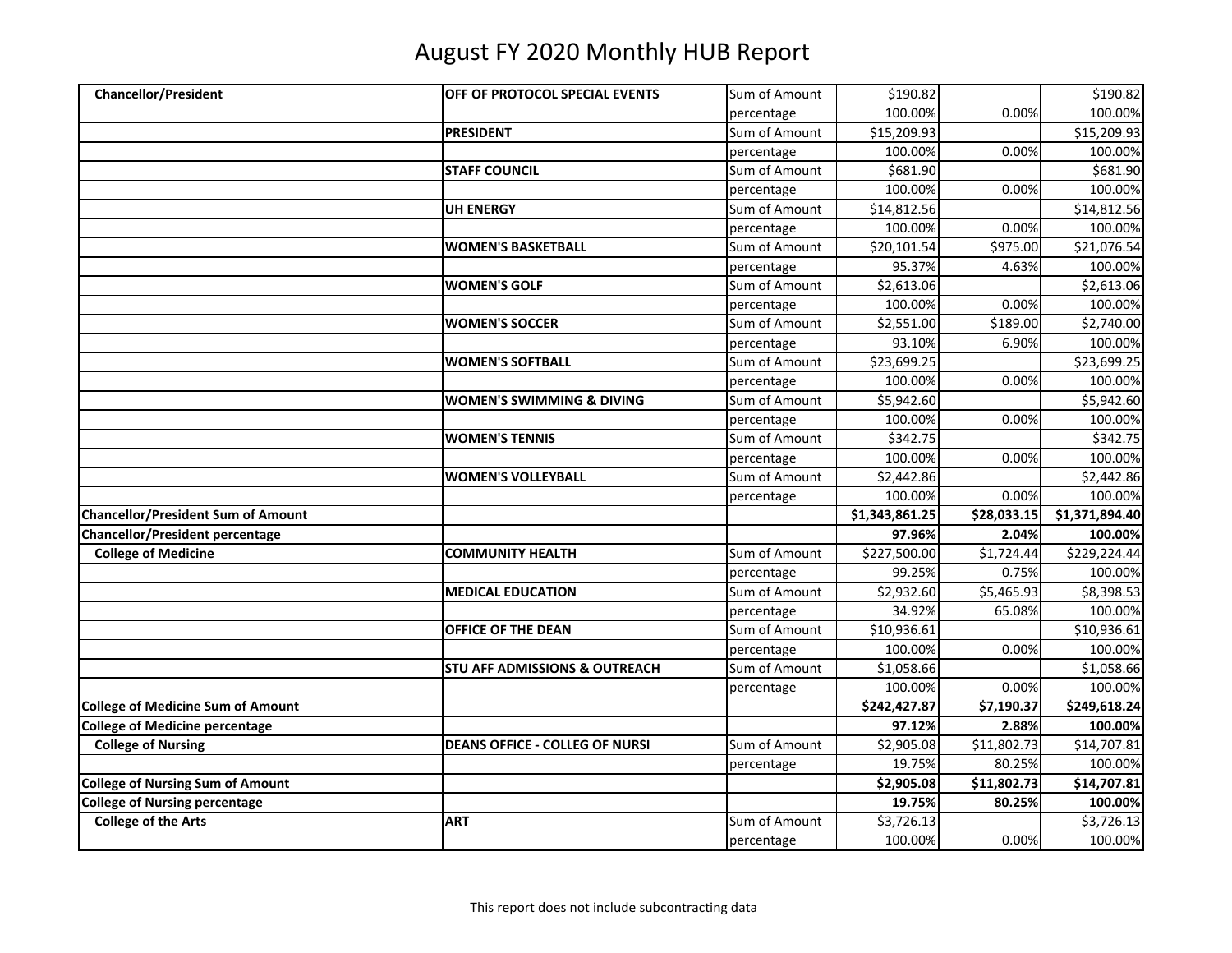| <b>College of the Arts</b>            | <b>BAND</b>                               | Sum of Amount | \$237.88     |              | \$237.88     |
|---------------------------------------|-------------------------------------------|---------------|--------------|--------------|--------------|
|                                       |                                           | percentage    | 100.00%      | 0.00%        | 100.00%      |
|                                       | <b>BLAFFER GALLERY</b>                    | Sum of Amount | \$1,582.29   |              | \$1,582.29   |
|                                       |                                           | percentage    | 100.00%      | 0.00%        | 100.00%      |
|                                       | <b>CWMCA CENTER FOR THE ARTS</b>          | Sum of Amount | \$516.91     |              | \$516.91     |
|                                       |                                           | percentage    | 100.00%      | 0.00%        | 100.00%      |
|                                       | DEAN OFFIC THE COLLEGE OF ARTS            | Sum of Amount | \$24,430.09  |              | \$24,430.09  |
|                                       |                                           | percentage    | 100.00%      | 0.00%        | 100.00%      |
|                                       | <b>MUSIC</b>                              | Sum of Amount | \$43,875.01  |              | \$43,875.01  |
|                                       |                                           | percentage    | 100.00%      | 0.00%        | 100.00%      |
|                                       | <b>THEATER</b>                            | Sum of Amount | \$4,586.64   |              | \$4,586.64   |
|                                       |                                           | percentage    | 100.00%      | 0.00%        | 100.00%      |
| College of the Arts Sum of Amount     |                                           |               | \$78,954.95  |              | \$78,954.95  |
| <b>College of the Arts percentage</b> |                                           |               | 100.00%      | 0.00%        | 100.00%      |
| <b>Education</b>                      | <b>ASIAN AMERICAN STUDIES</b>             | Sum of Amount | \$92.77      |              | \$92.77      |
|                                       |                                           | percentage    | 100.00%      | 0.00%        | 100.00%      |
|                                       | <b>CENTER FOR INFO TECG IN ED.</b>        | Sum of Amount | \$8,437.73   | \$50,000.00  | \$58,437.73  |
|                                       |                                           | percentage    | 14.44%       | 85.56%       | 100.00%      |
|                                       | <b>CHARTER SCHOOL</b>                     | Sum of Amount | \$18,022.39  | \$2,098.83   | \$20,121.22  |
|                                       |                                           | percentage    | 89.57%       | 10.43%       | 100.00%      |
|                                       | <b>CURRICULUM AND INSTRUCTION</b>         | Sum of Amount | \$5,925.77   | \$266.83     | \$6,192.60   |
|                                       |                                           | percentage    | 95.69%       | 4.31%        | 100.00%      |
|                                       | <b>DEAN, EDUCATION</b>                    | Sum of Amount | \$12,156.16  | \$78,839.26  | \$90,995.42  |
|                                       |                                           | percentage    | 13.36%       | 86.64%       | 100.00%      |
|                                       | <b>ED LEADERSHIP &amp; POLICY STUDIES</b> | Sum of Amount | \$5,164.28   | \$3,299.38   | \$8,463.66   |
|                                       |                                           | percentage    | 61.02%       | 38.98%       | 100.00%      |
|                                       | PSYCH, HLTH & LEARNING SCIENCE            | Sum of Amount | \$18,572.62  | \$251.88     | \$18,824.50  |
|                                       |                                           | percentage    | 98.66%       | 1.34%        | 100.00%      |
| <b>Education Sum of Amount</b>        |                                           |               | \$68,371.72  | \$134,756.18 | \$203,127.90 |
| <b>Education percentage</b>           |                                           |               | 33.66%       | 66.34%       | 100.00%      |
| <b>Engineering</b>                    | <b>BIOMEDICAL ENGINEERING</b>             | Sum of Amount | \$220,805.86 | \$16,492.00  | \$237,297.86 |
|                                       |                                           | percentage    | 93.05%       | 6.95%        | 100.00%      |
|                                       | <b>CHEMICAL ENGINEERING</b>               | Sum of Amount | \$200,145.34 |              | \$200,145.34 |
|                                       |                                           | percentage    | 100.00%      | 0.00%        | 100.00%      |
|                                       | <b>CIVIL ENGINEERING</b>                  | Sum of Amount | \$22,340.02  | \$33,886.00  | \$56,226.02  |
|                                       |                                           | percentage    | 39.73%       | 60.27%       | 100.00%      |
|                                       | <b>COMPOSITE ENGR APPLICATIONS CT</b>     | Sum of Amount | \$481.08     |              | \$481.08     |
|                                       |                                           | percentage    | 100.00%      | 0.00%        | 100.00%      |
|                                       | <b>CTR. NEURO-ENG &amp; COGNITIVE SCI</b> | Sum of Amount | \$22.91      |              | \$22.91      |
|                                       |                                           | percentage    | 100.00%      | 0.00%        | 100.00%      |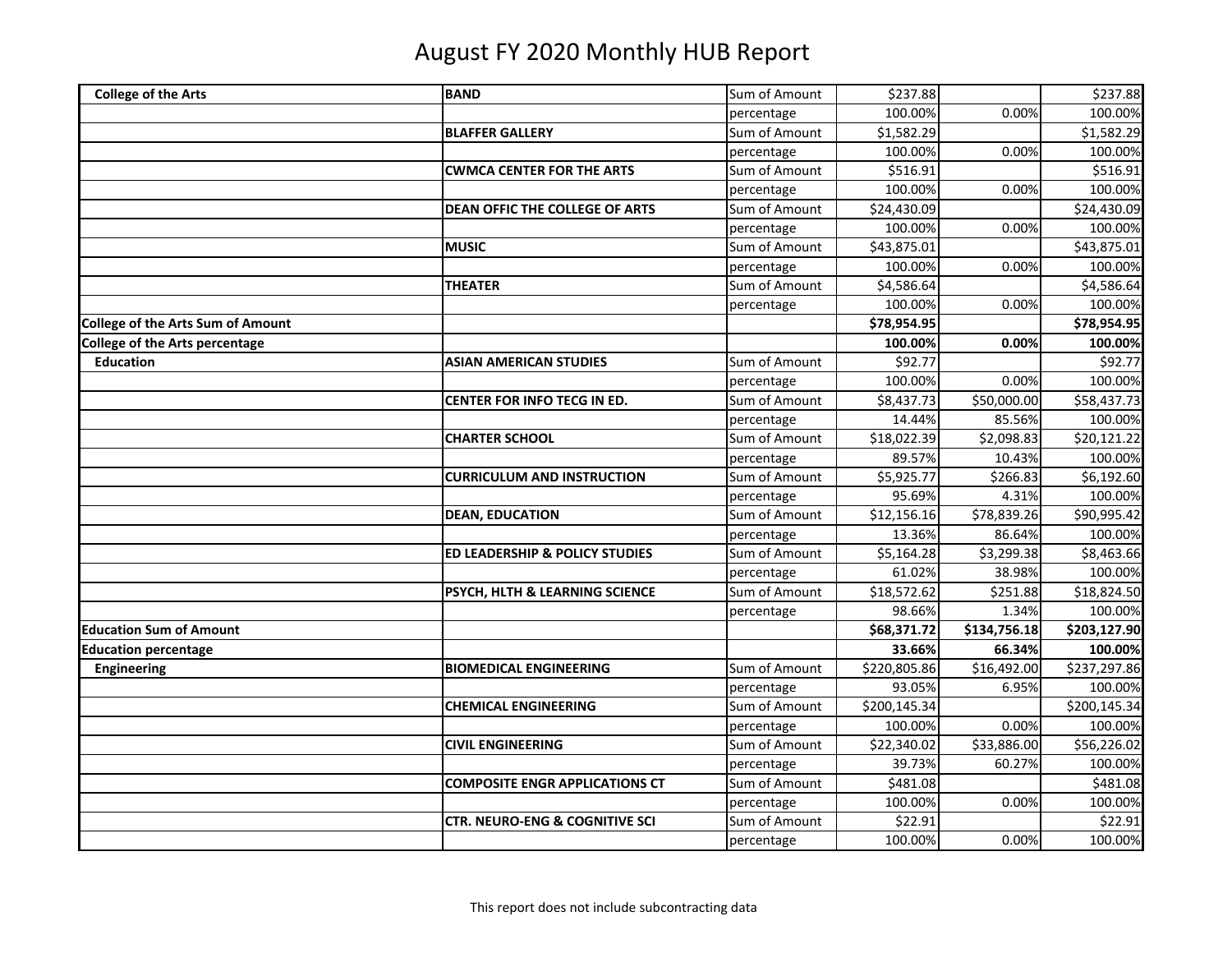| <b>Engineering</b>                                   | <b>DEAN, ENGINEERING</b>                  | Sum of Amount | \$13,431.65  |             | \$13,431.65  |
|------------------------------------------------------|-------------------------------------------|---------------|--------------|-------------|--------------|
|                                                      |                                           | percentage    | 100.00%      | 0.00%       | 100.00%      |
|                                                      | <b>ELECTRICAL ENGINEERING</b>             | Sum of Amount | \$20,298.50  | \$881.71    | \$21,180.21  |
|                                                      |                                           | percentage    | 95.84%       | 4.16%       | 100.00%      |
|                                                      | <b>ENGr UNDERGRADUATE PROGRAMS</b>        | Sum of Amount | \$5,433.25   |             | \$5,433.25   |
|                                                      |                                           | percentage    | 100.00%      | 0.00%       | 100.00%      |
|                                                      | <b>INDUSTRIAL ENGINEERING</b>             | Sum of Amount | \$86.98      | \$11,701.98 | \$11,788.96  |
|                                                      |                                           | percentage    | 0.74%        | 99.26%      | 100.00%      |
|                                                      | <b>INTEGRATED BIO &amp; NANO SYSTEM</b>   | Sum of Amount | \$4,450.02   |             | \$4,450.02   |
|                                                      |                                           | percentage    | 100.00%      | 0.00%       | 100.00%      |
|                                                      | <b>MECHANICAL ENGINEERING</b>             | Sum of Amount | \$20,579.70  |             | \$20,579.70  |
|                                                      |                                           | percentage    | 100.00%      | 0.00%       | 100.00%      |
|                                                      | <b>NAT'L AIRBORNE LASER MAP</b>           | Sum of Amount | \$136.67     |             | \$136.67     |
|                                                      |                                           | percentage    | 100.00%      | 0.00%       | 100.00%      |
|                                                      | PETROLEUM ENGINEERING                     | Sum of Amount | \$97,285.36  | \$12,290.20 | \$109,575.56 |
|                                                      |                                           | percentage    | 88.78%       | 11.22%      | 100.00%      |
| <b>Engineering Sum of Amount</b>                     |                                           |               | \$605,497.34 | \$75,251.89 | \$680,749.23 |
| <b>Engineering percentage</b>                        |                                           |               | 88.95%       | 11.05%      | 100.00%      |
| <b>Graduate College of Social Work</b>               | <b>ADMISSIONS</b>                         | Sum of Amount | \$984.00     |             | \$984.00     |
|                                                      |                                           | percentage    | 100.00%      | 0.00%       | 100.00%      |
|                                                      | ALUMNI, CAREER & DEVELOPMENT              | Sum of Amount | \$35.00      |             | \$35.00      |
|                                                      |                                           | percentage    | 100.00%      | 0.00%       | 100.00%      |
|                                                      | <b>CHILD &amp; FAMILY CENTER</b>          | Sum of Amount | \$27,231.06  |             | \$27,231.06  |
|                                                      |                                           | percentage    | 100.00%      | 0.00%       | 100.00%      |
|                                                      | <b>CTR DRUG &amp; SOCIAL POLICY RESRC</b> | Sum of Amount | \$80,679.71  |             | \$80,679.71  |
|                                                      |                                           | percentage    | 100.00%      | 0.00%       | 100.00%      |
|                                                      | <b>DEAN, SOCIAL WORK</b>                  | Sum of Amount | \$2,412.47   |             | \$2,412.47   |
|                                                      |                                           | percentage    | 100.00%      | 0.00%       | 100.00%      |
|                                                      | <b>GCSW-INFORMATION TECHNOLOGY</b>        | Sum of Amount | \$494.61     |             | \$494.61     |
|                                                      |                                           | percentage    | 100.00%      | 0.00%       | 100.00%      |
|                                                      | LATINA MATERNAL & FAMILY HLTH             | Sum of Amount | \$1,473.48   |             | \$1,473.48   |
|                                                      |                                           | percentage    | 100.00%      | 0.00%       | 100.00%      |
|                                                      | <b>MENTAL HEALTH - RITES</b>              | Sum of Amount | \$7,000.00   |             | \$7,000.00   |
|                                                      |                                           | percentage    | 100.00%      | 0.00%       | 100.00%      |
|                                                      | <b>PHD PROGRAM</b>                        | Sum of Amount | \$119.95     |             | \$119.95     |
|                                                      |                                           | percentage    | 100.00%      | 0.00%       | 100.00%      |
| <b>Graduate College of Social Work Sum of Amount</b> |                                           |               | \$120,430.28 |             | \$120,430.28 |
| <b>Graduate College of Social Work percentage</b>    |                                           |               | 100.00%      | 0.00%       | 100.00%      |
| <b>Honors College</b>                                | <b>DEAN, HONORS COLLEGE</b>               | Sum of Amount | \$24,916.45  | \$7,413.07  | \$32,329.52  |
|                                                      |                                           | percentage    | 77.07%       | 22.93%      | 100.00%      |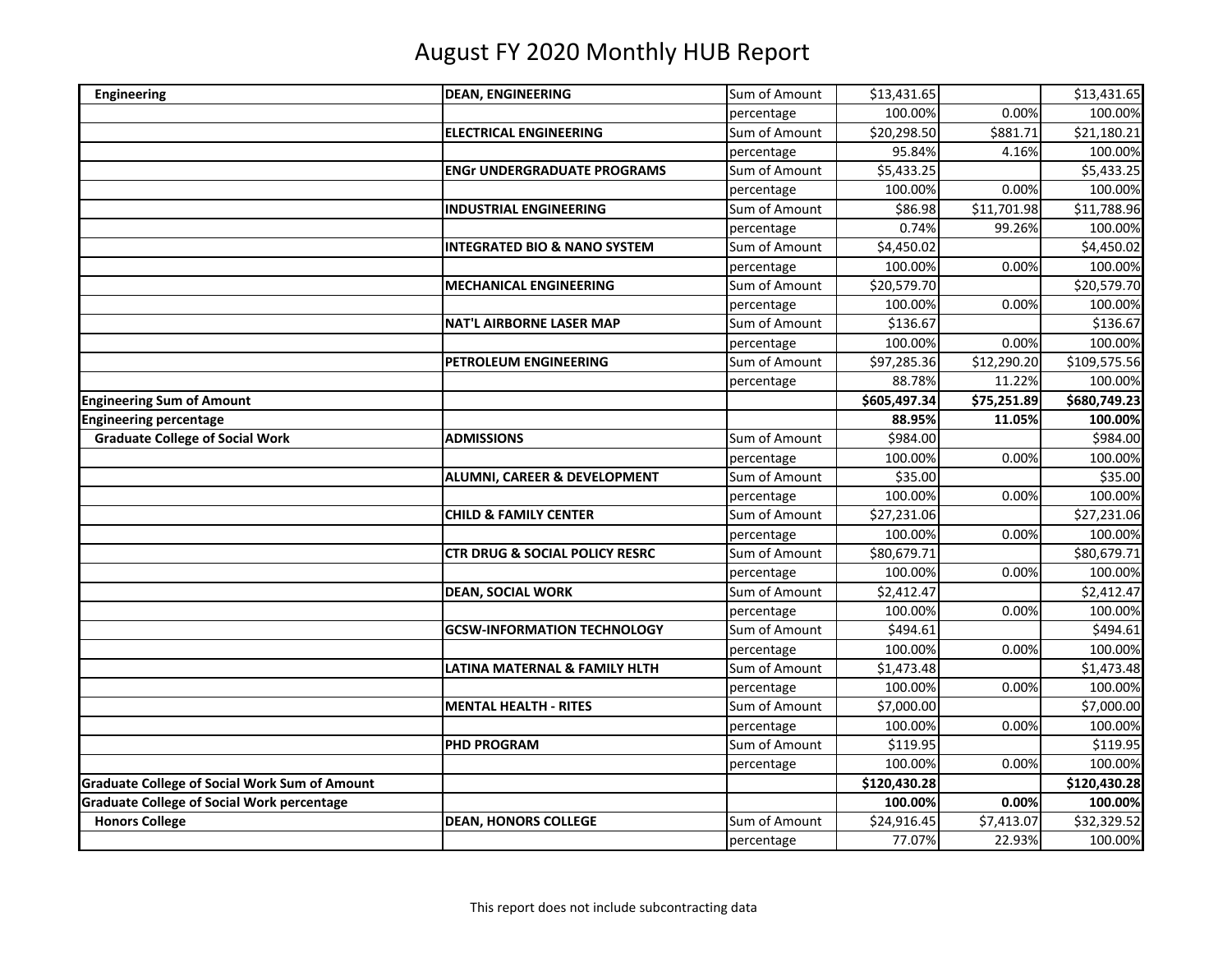| <b>Honors College Sum of Amount</b>                  |                                           |               | \$24,916.45  | \$7,413.07 | \$32,329.52  |
|------------------------------------------------------|-------------------------------------------|---------------|--------------|------------|--------------|
| <b>Honors College percentage</b>                     |                                           |               | 77.07%       | 22.93%     | 100.00%      |
| <b>Hotel and Restaurant Management</b>               | <b>DEAN, HOTEL &amp; RESTAURANT MANAG</b> | Sum of Amount | \$189.76     |            | \$189.76     |
|                                                      |                                           | percentage    | 100.00%      | 0.00%      | 100.00%      |
|                                                      | HOTEL AND RESTAURANT MANAGEMEN            | Sum of Amount | \$157,879.07 | \$4,457.11 | \$162,336.18 |
|                                                      |                                           | percentage    | 97.25%       | 2.75%      | 100.00%      |
| <b>Hotel and Restaurant Management Sum of Amount</b> |                                           |               | \$158,068.83 | \$4,457.11 | \$162,525.94 |
| <b>Hotel and Restaurant Management percentage</b>    |                                           |               | 97.26%       | 2.74%      | 100.00%      |
| <b>Law Center</b>                                    | <b>ALUMNI RELATIONS, LAW</b>              | Sum of Amount | \$289.78     | \$2,947.20 | \$3,236.98   |
|                                                      |                                           | percentage    | 8.95%        | 91.05%     | 100.00%      |
|                                                      | <b>BUSINESS SERVICES, LAW</b>             | Sum of Amount | \$6,756.22   |            | \$6,756.22   |
|                                                      |                                           | percentage    | 100.00%      | 0.00%      | 100.00%      |
|                                                      | <b>CAREER SERVICES, LAW</b>               | Sum of Amount | \$45,575.06  |            | \$45,575.06  |
|                                                      |                                           | percentage    | 100.00%      | 0.00%      | 100.00%      |
|                                                      | <b>CENTER PROGRAMS, LAW</b>               | Sum of Amount | \$3,767.90   |            | \$3,767.90   |
|                                                      |                                           | percentage    | 100.00%      | 0.00%      | 100.00%      |
|                                                      | <b>DEAN, LAW</b>                          | Sum of Amount | \$10,300.00  |            | \$10,300.00  |
|                                                      |                                           | percentage    | 100.00%      | 0.00%      | 100.00%      |
|                                                      | <b>FACULTY SUPPORT LAW</b>                | Sum of Amount | \$4,383.44   |            | \$4,383.44   |
|                                                      |                                           | percentage    | 100.00%      | 0.00%      | 100.00%      |
|                                                      | <b>HEALTH LAW &amp; POLICY INSTITUTE</b>  | Sum of Amount | \$574.49     |            | \$574.49     |
|                                                      |                                           | percentage    | 100.00%      | 0.00%      | 100.00%      |
|                                                      | <b>IHELG</b>                              | Sum of Amount | \$100.89     |            | \$100.89     |
|                                                      |                                           | percentage    | 100.00%      | 0.00%      | 100.00%      |
|                                                      | LAW                                       | Sum of Amount | \$180.00     |            | \$180.00     |
|                                                      |                                           | percentage    | 100.00%      | 0.00%      | 100.00%      |
|                                                      | <b>LAW INFORMATION TECHNOLOGY</b>         | Sum of Amount | \$4,015.06   |            | \$4,015.06   |
|                                                      |                                           | percentage    | 100.00%      | 0.00%      | 100.00%      |
|                                                      | <b>LAW LIBRARY</b>                        | Sum of Amount | \$193,318.37 |            | \$193,318.37 |
|                                                      |                                           | percentage    | 100.00%      | 0.00%      | 100.00%      |
|                                                      | <b>LEGAL AID CLINIC, LAW</b>              | Sum of Amount | \$2,557.03   |            | \$2,557.03   |
|                                                      |                                           | percentage    | 100.00%      | 0.00%      | 100.00%      |
|                                                      | PUBLIC RELS & MARKETING, LAW              | Sum of Amount | \$590.00     |            | \$590.00     |
|                                                      |                                           | percentage    | 100.00%      | 0.00%      | 100.00%      |
|                                                      | <b>STUDENT SERVICES, LAW</b>              | Sum of Amount | \$25,697.00  |            | \$25,697.00  |
|                                                      |                                           | percentage    | 100.00%      | 0.00%      | 100.00%      |
| <b>Law Center Sum of Amount</b>                      |                                           |               | \$298,105.24 | \$2,947.20 | \$301,052.44 |
| Law Center percentage                                |                                           |               | 99.02%       | 0.98%      | 100.00%      |
| <b>Liberal Arts and Social Sciences</b>              | <b>AEROSPACE STUDIES</b>                  | Sum of Amount | \$3.69       |            | \$3.69       |
|                                                      |                                           | percentage    | 100.00%      | 0.00%      | 100.00%      |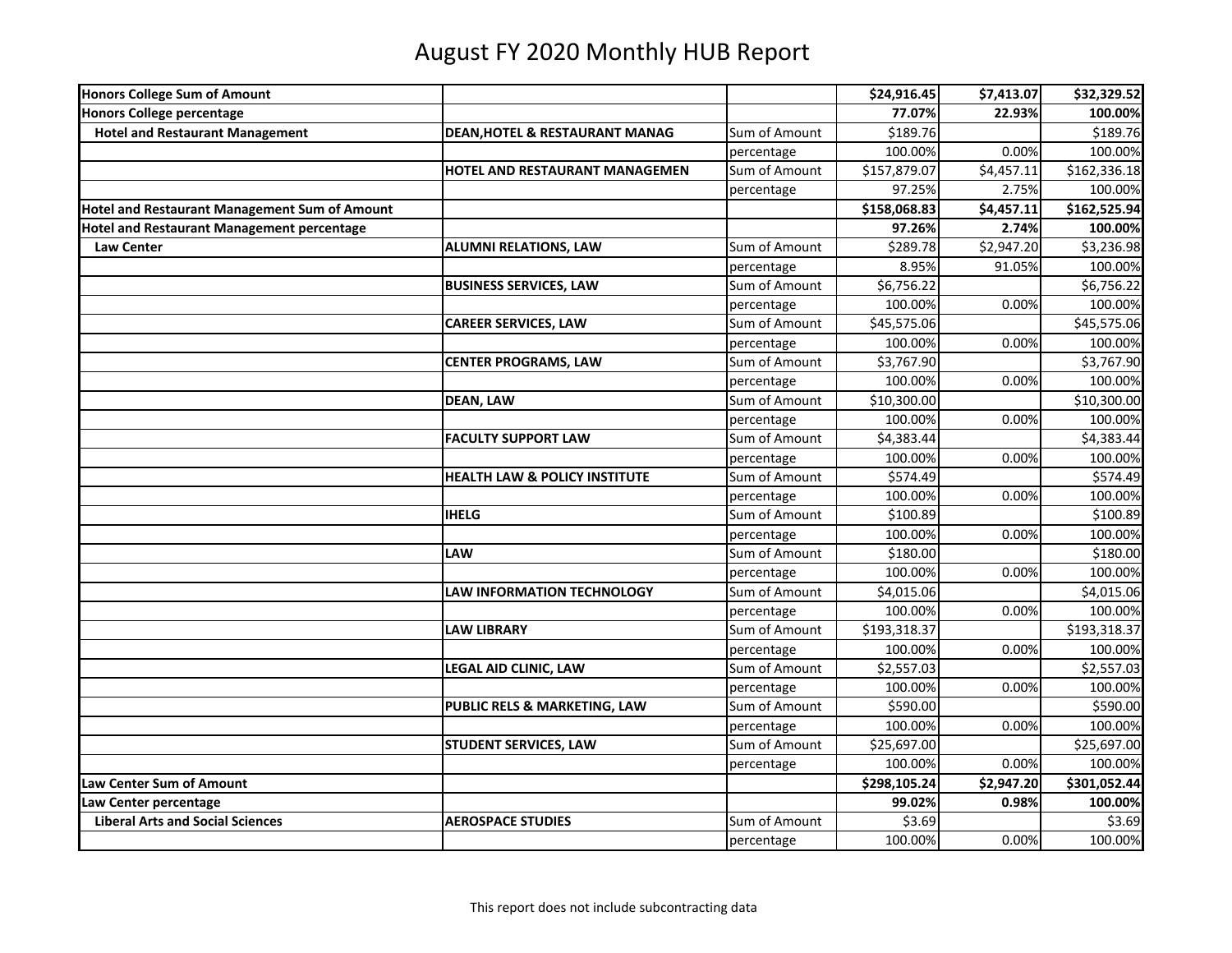| <b>Liberal Arts and Social Sciences</b>            | <b>AFRICAN-AMERICAN STUDIES</b>         | Sum of Amount | \$181.77    |             | \$181.77     |
|----------------------------------------------------|-----------------------------------------|---------------|-------------|-------------|--------------|
|                                                    |                                         | percentage    | 100.00%     | 0.00%       | 100.00%      |
|                                                    | <b>ARTE PUBLICO</b>                     | Sum of Amount | \$18,713.59 |             | \$18,713.59  |
|                                                    |                                         | percentage    | 100.00%     | 0.00%       | 100.00%      |
|                                                    | <b>CENTER FOR PUBLIC HISTORY</b>        | Sum of Amount | \$493.90    | \$1,800.00  | \$2,293.90   |
|                                                    |                                         | percentage    | 21.53%      | 78.47%      | 100.00%      |
|                                                    | <b>COMMUNICATION</b>                    | Sum of Amount | \$3,224.52  | \$214.72    | \$3,439.24   |
|                                                    |                                         | percentage    | 93.76%      | 6.24%       | 100.00%      |
|                                                    | <b>COMMUNICATIONS DISORDERS</b>         | Sum of Amount | \$2,678.10  |             | \$2,678.10   |
|                                                    |                                         | percentage    | 100.00%     | 0.00%       | 100.00%      |
|                                                    | <b>COMPARATIVE CULTURAL STUDIES</b>     | Sum of Amount | \$40.91     |             | \$40.91      |
|                                                    |                                         | percentage    | 100.00%     | 0.00%       | 100.00%      |
|                                                    | <b>DEAN, LIBERAL ARTS &amp; SOC SCI</b> | Sum of Amount | \$2,556.34  | \$5,466.38  | \$8,022.72   |
|                                                    |                                         | percentage    | 31.86%      | 68.14%      | 100.00%      |
|                                                    | <b>ECONOMICS</b>                        | Sum of Amount | \$960.31    |             | \$960.31     |
|                                                    |                                         | percentage    | 100.00%     | 0.00%       | 100.00%      |
|                                                    | <b>ENGLISH</b>                          | Sum of Amount | \$5,338.72  | \$4,675.00  | \$10,013.72  |
|                                                    |                                         | percentage    | 53.31%      | 46.69%      | 100.00%      |
|                                                    | <b>HEALTH AND HUMAN PERFORMANCE</b>     | Sum of Amount | \$7,945.53  |             | \$7,945.53   |
|                                                    |                                         | percentage    | 100.00%     | 0.00%       | 100.00%      |
|                                                    | <b>HISPANIC STUDIES</b>                 | Sum of Amount | \$277.84    | \$535.79    | \$813.63     |
|                                                    |                                         | percentage    | 34.15%      | 65.85%      | 100.00%      |
|                                                    | <b>HISTORY</b>                          | Sum of Amount | \$2,200.00  | \$105.98    | \$2,305.98   |
|                                                    |                                         | percentage    | 95.40%      | 4.60%       | 100.00%      |
|                                                    | <b>MEXICAN-AMERICAN STUDIES</b>         | Sum of Amount | \$1,797.42  | \$262.96    | \$2,060.38   |
|                                                    |                                         | percentage    | 87.24%      | 12.76%      | 100.00%      |
|                                                    | <b>MILITARY SCIENCE</b>                 | Sum of Amount | \$22,759.67 |             | \$22,759.67  |
|                                                    |                                         | percentage    | 100.00%     | 0.00%       | 100.00%      |
|                                                    | <b>MODERN AND CLASSICAL LANGUAGES</b>   | Sum of Amount | \$7,001.76  |             | \$7,001.76   |
|                                                    |                                         | percentage    | 100.00%     | 0.00%       | 100.00%      |
|                                                    | POLITICAL SCIENCE                       | Sum of Amount | \$400.00    | \$1,300.66  | \$1,700.66   |
|                                                    |                                         | percentage    | 23.52%      | 76.48%      | 100.00%      |
|                                                    | <b>PSYCHOLOGY</b>                       | Sum of Amount | \$3,900.82  | \$155.83    | \$4,056.65   |
|                                                    |                                         | percentage    | 96.16%      | 3.84%       | 100.00%      |
|                                                    | <b>SOCIOLOGY</b>                        | Sum of Amount | \$1,809.21  | \$811.52    | \$2,620.73   |
|                                                    |                                         | percentage    | 69.03%      | 30.97%      | 100.00%      |
|                                                    | <b>WOMEN'S STUDIES PROGRAM</b>          | Sum of Amount | \$5,303.06  |             | \$5,303.06   |
|                                                    |                                         | percentage    | 100.00%     | 0.00%       | 100.00%      |
| Liberal Arts and Social Sciences Sum of Amount     |                                         |               | \$87,587.16 | \$15,328.84 | \$102,916.00 |
| <b>Liberal Arts and Social Sciences percentage</b> |                                         |               | 85.11%      | 14.89%      | 100.00%      |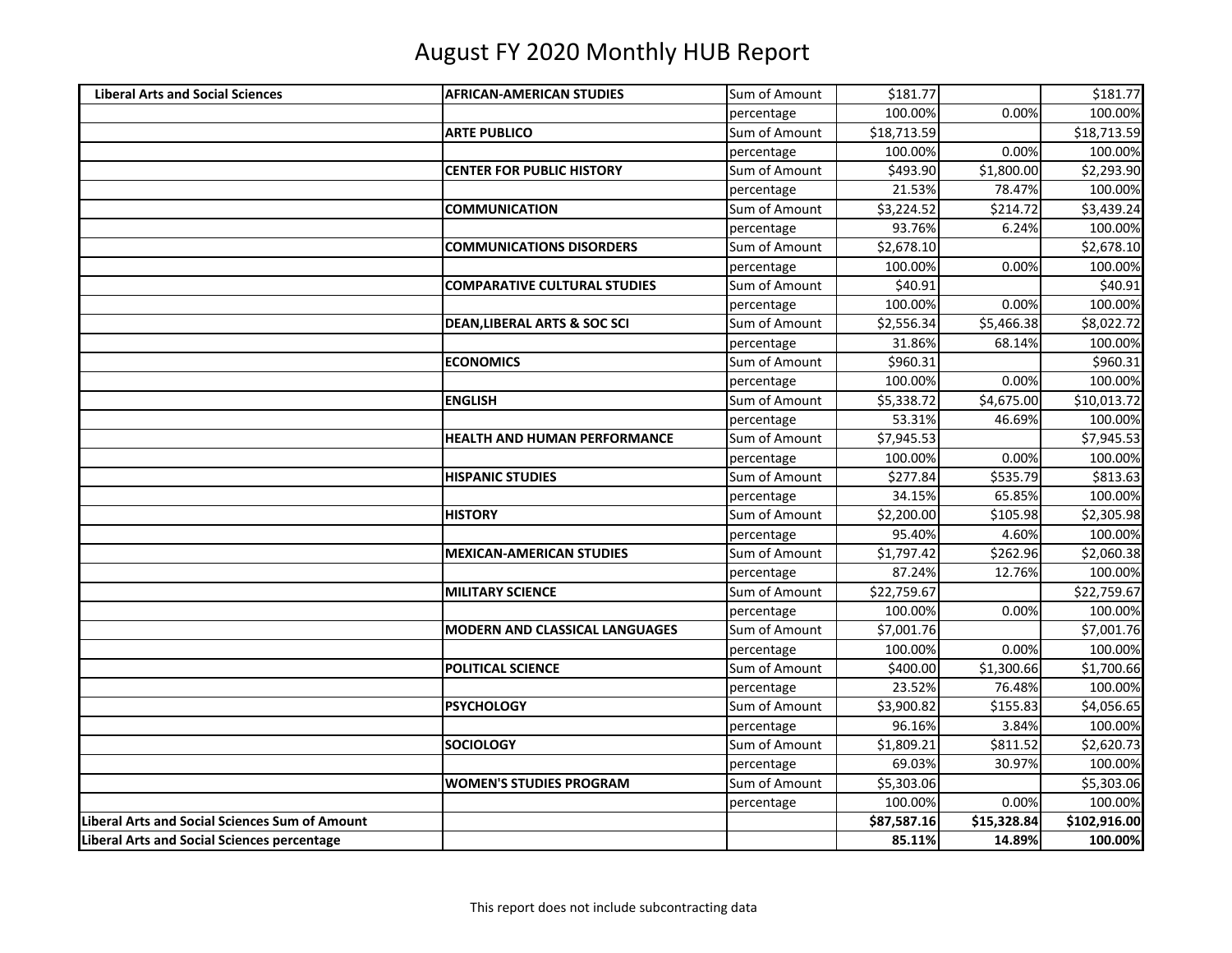| Library                                              | <b>CIRCULATION</b>                       | Sum of Amount | \$56.76        |             | \$56.76        |
|------------------------------------------------------|------------------------------------------|---------------|----------------|-------------|----------------|
|                                                      |                                          | percentage    | 100.00%        | 0.00%       | 100.00%        |
|                                                      | <b>UNIVERSITY LIBRARIES</b>              | Sum of Amount | \$3,263,122.60 | \$1,791.34  | \$3,264,913.94 |
|                                                      |                                          | percentage    | 99.95%         | 0.05%       | 100.00%        |
| <b>Library Sum of Amount</b>                         |                                          |               | \$3,263,179.36 | \$1,791.34  | \$3,264,970.70 |
| Library percentage                                   |                                          |               | 99.95%         | 0.05%       | 100.00%        |
| <b>Natural Science and Mathematics</b>               | <b>BIOLOGY &amp; BIOCHEMISTRY</b>        | Sum of Amount | \$69,377.04    | \$3,118.87  | \$72,495.91    |
|                                                      |                                          | percentage    | 95.70%         | 4.30%       | 100.00%        |
|                                                      | <b>CHEMISTRY</b>                         | Sum of Amount | \$230,567.97   | \$7,902.55  | \$238,470.52   |
|                                                      |                                          | percentage    | 96.69%         | 3.31%       | 100.00%        |
|                                                      | <b>COMPUTER SCIENCE</b>                  | Sum of Amount | \$57,107.84    |             | \$57,107.84    |
|                                                      |                                          | percentage    | 100.00%        | 0.00%       | 100.00%        |
|                                                      | <b>CTR FOR NUCLEAR REC&amp;CELL SIGN</b> | Sum of Amount | \$56,793.76    | \$3,074.46  | \$59,868.22    |
|                                                      |                                          | percentage    | 94.86%         | 5.14%       | 100.00%        |
|                                                      | <b>DEAN, NATURAL SCIENCE &amp; MATHE</b> | Sum of Amount | \$5,967.98     | \$4,626.00  | \$10,593.98    |
|                                                      |                                          | percentage    | 56.33%         | 43.67%      | 100.00%        |
|                                                      | <b>EARTH &amp; ATMOSPHERIC SCIENCES</b>  | Sum of Amount | \$195,301.50   |             | \$195,301.50   |
|                                                      |                                          | percentage    | 100.00%        | 0.00%       | 100.00%        |
|                                                      | <b>HOUSTON COASTAL CENTER</b>            | Sum of Amount | \$2,297.14     |             | \$2,297.14     |
|                                                      |                                          | percentage    | 100.00%        | 0.00%       | 100.00%        |
|                                                      | INSTITUTE FOR CLIMATE/ATMO SCI           | Sum of Amount | \$14,493.91    |             | \$14,493.91    |
|                                                      |                                          | percentage    | 100.00%        | 0.00%       | 100.00%        |
|                                                      | <b>MATHEMATICS</b>                       | Sum of Amount | \$23,413.02    |             | \$23,413.02    |
|                                                      |                                          | percentage    | 100.00%        | 0.00%       | 100.00%        |
|                                                      | <b>PHYSICS</b>                           | Sum of Amount | \$22,895.49    |             | \$22,895.49    |
|                                                      |                                          | percentage    | 100.00%        | 0.00%       | 100.00%        |
| <b>Natural Science and Mathematics Sum of Amount</b> |                                          |               | \$678,215.65   | \$18,721.88 | \$696,937.53   |
| <b>Natural Science and Mathematics percentage</b>    |                                          |               | 97.31%         | 2.69%       | 100.00%        |
| Optometry                                            | <b>DEAN, OPTOMETRY</b>                   | Sum of Amount | \$33,067.27    | \$8,357.35  | \$41,424.62    |
|                                                      |                                          | percentage    | 79.83%         | 20.17%      | 100.00%        |
|                                                      | <b>OPT VISION SCIENCES</b>               | Sum of Amount | \$35,817.18    | \$320.00    | \$36,137.18    |
|                                                      |                                          | percentage    | 99.11%         | 0.89%       | 100.00%        |
|                                                      | <b>OPTOMETRY CLINIC</b>                  | Sum of Amount | \$124,983.12   | \$4,576.94  | \$129,560.06   |
|                                                      |                                          | percentage    | 96.47%         | 3.53%       | 100.00%        |
| <b>Optometry Sum of Amount</b>                       |                                          |               | \$193,867.57   | \$13,254.29 | \$207,121.86   |
| <b>Optometry percentage</b>                          |                                          |               | 93.60%         | 6.40%       | 100.00%        |
| Pharmacy                                             | <b>DEAN, PHARMACY</b>                    | Sum of Amount | \$15,378.12    |             | \$15,378.12    |
|                                                      |                                          | percentage    | 100.00%        | 0.00%       | 100.00%        |
|                                                      | <b>EXPERIENTIAL PROGRAMS</b>             | Sum of Amount | \$89,550.00    |             | \$89,550.00    |
|                                                      |                                          | percentage    | 100.00%        | 0.00%       | 100.00%        |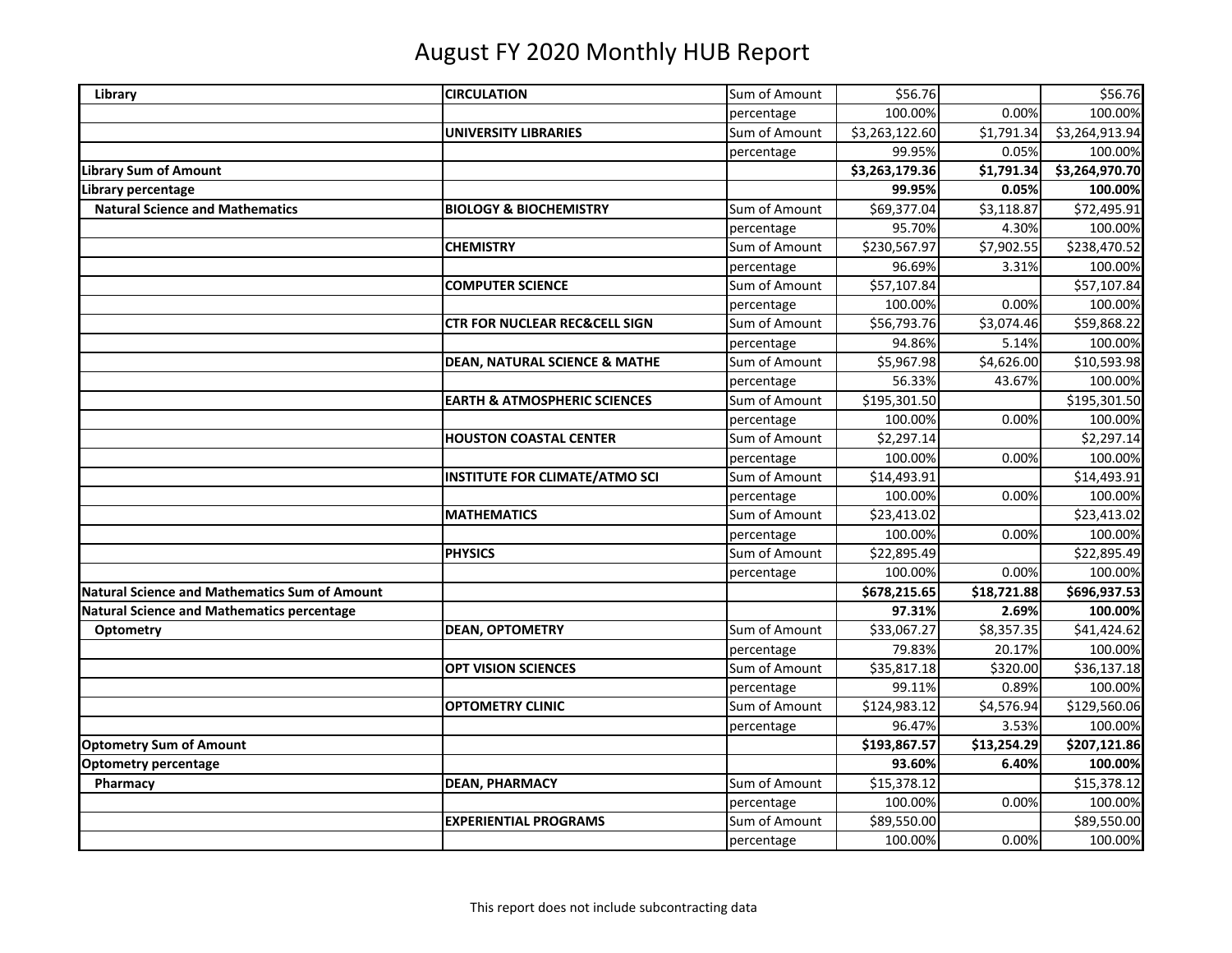| Pharmacy                      | PHAR HEALTH OUTCOMES & POLICY             | Sum of Amount | \$113,788.52 | \$2,000.00  | \$115,788.52 |
|-------------------------------|-------------------------------------------|---------------|--------------|-------------|--------------|
|                               |                                           | percentage    | 98.27%       | 1.73%       | 100.00%      |
|                               | <b>PHARM PRAC &amp; TRANS RESEARCH</b>    | Sum of Amount | \$17,603.90  | \$2,575.04  | \$20,178.94  |
|                               |                                           | percentage    | 87.24%       | 12.76%      | 100.00%      |
|                               | PHARMACOLOGICAL & PHARMACEUTIC            | Sum of Amount | \$248,958.42 | \$182.12    | \$249,140.54 |
|                               |                                           | percentage    | 99.93%       | 0.07%       | 100.00%      |
|                               | <b>PREMIER CENTER</b>                     | Sum of Amount | \$622.36     |             | \$622.36     |
|                               |                                           | percentage    | 100.00%      | 0.00%       | 100.00%      |
|                               | <b>STUDENT SERVICES PHARMACY</b>          | Sum of Amount | \$79.94      | \$2,171.54  | \$2,251.48   |
|                               |                                           | percentage    | 3.55%        | 96.45%      | 100.00%      |
| <b>Pharmacy Sum of Amount</b> |                                           |               | \$485,981.26 | \$6,928.70  | \$492,909.96 |
| <b>Pharmacy percentage</b>    |                                           |               | 98.59%       | 1.41%       | 100.00%      |
| <b>Research</b>               | AMI: ADV MANUFACTURING INSTITU            | Sum of Amount | \$22,292.01  |             | \$22,292.01  |
|                               |                                           | percentage    | 100.00%      | 0.00%       | 100.00%      |
|                               | <b>ANIMAL CARE OPERATIONS</b>             | Sum of Amount | \$74,774.03  | \$4,754.83  | \$79,528.86  |
|                               |                                           | percentage    | 94.02%       | 5.98%       | 100.00%      |
|                               | <b>CENTER FOR INNOVA/PARTNERSHIPS</b>     | Sum of Amount | \$2,359.44   |             | \$2,359.44   |
|                               |                                           | percentage    | 100.00%      | 0.00%       | 100.00%      |
|                               | <b>DOR COMMUNICATIONS</b>                 | Sum of Amount | \$1,646.81   |             | \$1,646.81   |
|                               |                                           | percentage    | 100.00%      | 0.00%       | 100.00%      |
|                               | <b>GRANTS AND CONTRACTS</b>               | Sum of Amount | \$7,504.94   | \$1,875.00  | \$9,379.94   |
|                               |                                           | percentage    | 80.01%       | 19.99%      | 100.00%      |
|                               | <b>HEALTH RESEARCH INSTITUTE</b>          | Sum of Amount | \$4,000.00   |             | \$4,000.00   |
|                               |                                           | percentage    | 100.00%      | 0.00%       | 100.00%      |
|                               | <b>HPE - DATA SCIENCE CENTER</b>          | Sum of Amount | \$5,178.17   | \$5,745.65  | \$10,923.82  |
|                               |                                           | percentage    | 47.40%       | 52.60%      | 100.00%      |
|                               | OFFICE OF INTELL PROPERTY MGMT            | Sum of Amount | \$44,134.72  | \$9,375.00  | \$53,509.72  |
|                               |                                           | percentage    | 82.48%       | 17.52%      | 100.00%      |
|                               | <b>RESEARCH ADMINISTRATION</b>            | Sum of Amount | \$4,813.08   |             | \$4,813.08   |
|                               |                                           | percentage    | 100.00%      | 0.00%       | 100.00%      |
|                               | <b>RESEARCH INTEGRITY &amp; OVERSIGHT</b> | Sum of Amount | \$2,979.59   |             | \$2,979.59   |
|                               |                                           | percentage    | 100.00%      | 0.00%       | 100.00%      |
|                               | <b>TIMES</b>                              | Sum of Amount | \$15,756.28  |             | \$15,756.28  |
|                               |                                           | percentage    | 100.00%      | 0.00%       | 100.00%      |
|                               | TX CTR SUPERCONDUCTIVITY AT UH            | Sum of Amount | \$31,554.20  |             | \$31,554.20  |
|                               |                                           | percentage    | 100.00%      | 0.00%       | 100.00%      |
|                               | <b>VP FOR RESEARCH CENTRAL OFFICE</b>     | Sum of Amount | \$6,870.26   |             | \$6,870.26   |
|                               |                                           | percentage    | 100.00%      | 0.00%       | 100.00%      |
| <b>Research Sum of Amount</b> |                                           |               | \$223,863.53 | \$21,750.48 | \$245,614.01 |
| <b>Research percentage</b>    |                                           |               | 91.14%       | 8.86%       | 100.00%      |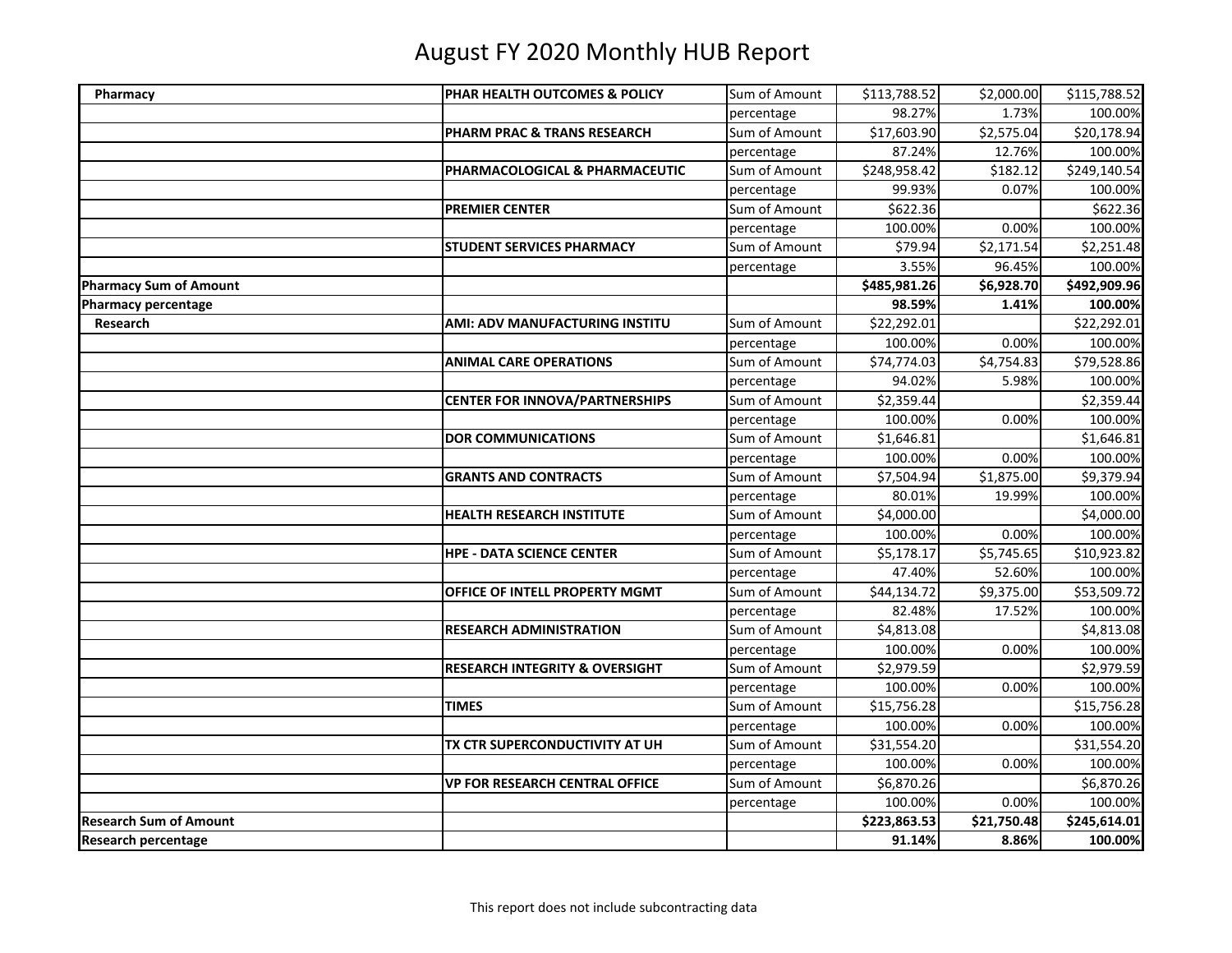| <b>Student Affairs</b> | <b>ADMISSIONS</b>                         | Sum of Amount | \$8,063.06  | \$15,428.13 | \$23,491.19 |
|------------------------|-------------------------------------------|---------------|-------------|-------------|-------------|
|                        |                                           | percentage    | 34.32%      | 65.68%      | 100.00%     |
|                        | <b>CAMPUS RECREATION</b>                  | Sum of Amount | \$6,550.69  |             | \$6,550.69  |
|                        |                                           | percentage    | 100.00%     | 0.00%       | 100.00%     |
|                        | <b>CAMPUS SOLUTIONS SVC</b>               | Sum of Amount | \$714.30    | \$399.84    | \$1,114.14  |
|                        |                                           | percentage    | 64.11%      | 35.89%      | 100.00%     |
|                        | <b>CENTER FOR STUDENT INVOLVEMENT</b>     | Sum of Amount | \$1,822.69  | \$4,892.39  | \$6,715.08  |
|                        |                                           | percentage    | 27.14%      | 72.86%      | 100.00%     |
|                        | <b>CENTER FOR STUDENT MEDIA</b>           | Sum of Amount | \$3,342.35  |             | \$3,342.35  |
|                        |                                           | percentage    | 100.00%     | 0.00%       | 100.00%     |
|                        | <b>CENTER FOR STUDENTS W/DISABILI</b>     | Sum of Amount | \$3,864.65  | \$194.85    | \$4,059.50  |
|                        |                                           | percentage    | 95.20%      | 4.80%       | 100.00%     |
|                        | <b>CHILDREN'S LEARNING CENTER</b>         | Sum of Amount | \$2,151.35  |             | \$2,151.35  |
|                        |                                           | percentage    | 100.00%     | 0.00%       | 100.00%     |
|                        | <b>CNTR FOR DIVERSITY &amp; INCLUSION</b> | Sum of Amount | \$1,798.22  |             | \$1,798.22  |
|                        |                                           | percentage    | 100.00%     | 0.00%       | 100.00%     |
|                        | <b>COUGARS IN RECOVERY</b>                | Sum of Amount | \$15.98     |             | \$15.98     |
|                        |                                           | percentage    | 100.00%     | 0.00%       | 100.00%     |
|                        | <b>COUNSELING AND PSYCH SVCS</b>          | Sum of Amount | \$1,379.67  |             | \$1,379.67  |
|                        |                                           | percentage    | 100.00%     | 0.00%       | 100.00%     |
|                        | <b>CTR FRATERNITY &amp; SORORITY LIFE</b> | Sum of Amount | \$245.66    | \$1,754.75  | \$2,000.41  |
|                        |                                           | percentage    | 12.28%      | 87.72%      | 100.00%     |
|                        | <b>DEAN OF STUDENTS</b>                   | Sum of Amount | \$25,980.43 |             | \$25,980.43 |
|                        |                                           | percentage    | 100.00%     | 0.00%       | 100.00%     |
|                        | <b>INTEGRATED ENROLLMENT SERVICES</b>     | Sum of Amount | \$2,560.00  | \$4,048.82  | \$6,608.82  |
|                        |                                           | percentage    | 38.74%      | 61.26%      | 100.00%     |
|                        | <b>INTL STUDENT &amp; SCHOLAR SERVIC</b>  | Sum of Amount | \$6,630.93  |             | \$6,630.93  |
|                        |                                           | percentage    | 100.00%     | 0.00%       | 100.00%     |
|                        | <b>LGBTQ RESOURCE CENTER</b>              | Sum of Amount | \$262.00    |             | \$262.00    |
|                        |                                           | percentage    | 100.00%     | 0.00%       | 100.00%     |
|                        | OFC OF THE UNIVERSIT REGISTRAR            | Sum of Amount | \$3,182.48  |             | \$3,182.48  |
|                        |                                           | percentage    | 100.00%     | 0.00%       | 100.00%     |
|                        | <b>RELIGION CENTER</b>                    | Sum of Amount | \$499.45    | \$199.92    | \$699.37    |
|                        |                                           | percentage    | 71.41%      | 28.59%      | 100.00%     |
|                        | <b>SCHOLARSIPS &amp; FINANCIAL AID</b>    | Sum of Amount | \$19,584.35 |             | \$19,584.35 |
|                        |                                           | percentage    | 100.00%     | 0.00%       | 100.00%     |
|                        | <b>STU COMMUNICATION &amp; MARKETING</b>  | Sum of Amount | \$2,553.28  |             | \$2,553.28  |
|                        |                                           | percentage    | 100.00%     | 0.00%       | 100.00%     |
|                        | <b>STU HOUSING - RESIDE LIFE</b>          | Sum of Amount | \$23,408.10 |             | \$23,408.10 |
|                        |                                           | percentage    | 100.00%     | 0.00%       | 100.00%     |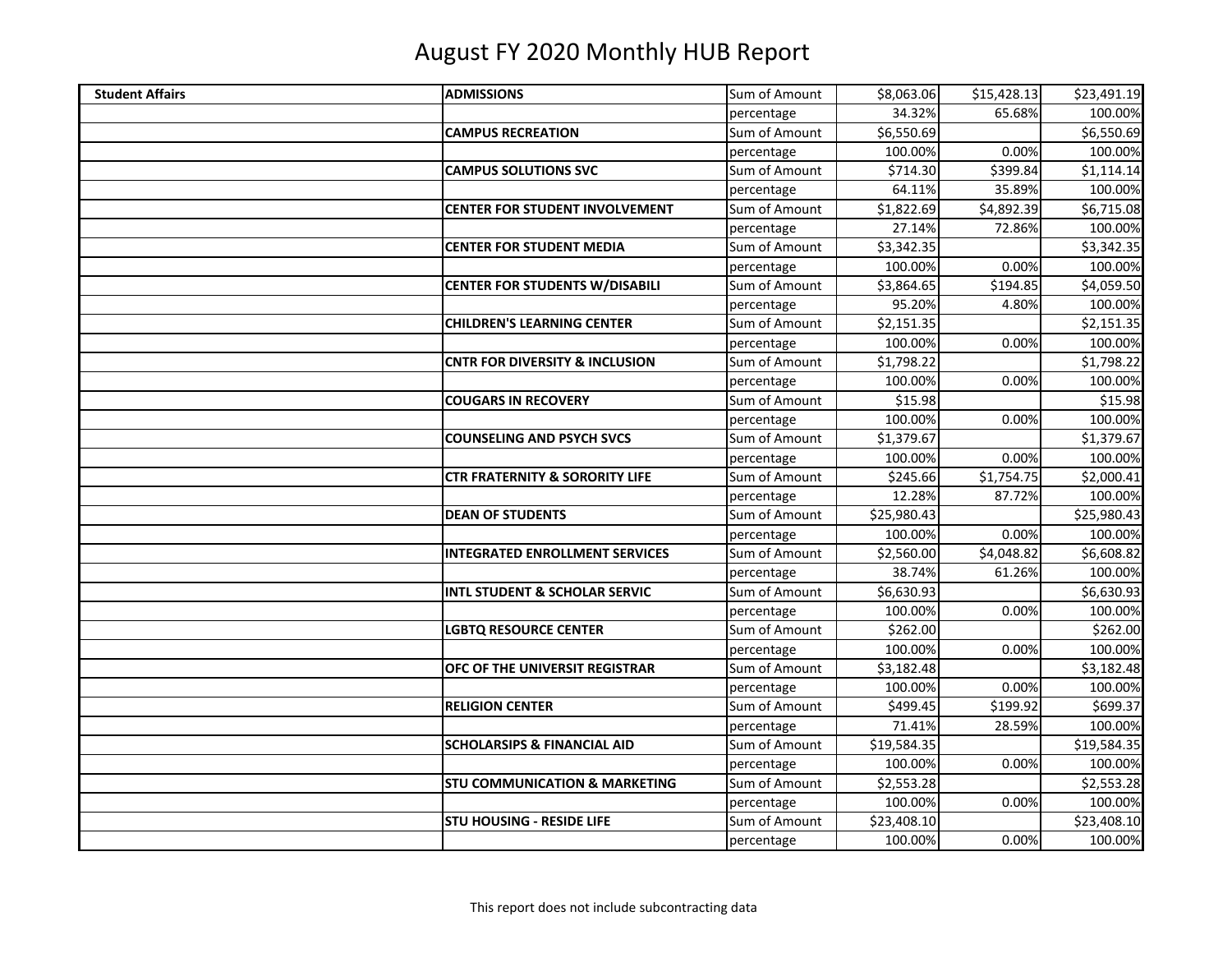| <b>Student Affairs</b>               | <b>STUDENT AFFAIRS</b>                    | Sum of Amount | \$11,307.80            | \$169.28     | \$11,477.08            |
|--------------------------------------|-------------------------------------------|---------------|------------------------|--------------|------------------------|
|                                      |                                           | percentage    | 98.53%                 | 1.47%        | 100.00%                |
|                                      | <b>STUDENT AFFAIRS BUSINESS SRVC</b>      | Sum of Amount | \$5,014.21             | \$3,673.60   | \$8,687.81             |
|                                      |                                           | percentage    | 57.72%                 | 42.28%       | 100.00%                |
|                                      | <b>STUDENT AFFAIRS IT SERVICES</b>        | Sum of Amount |                        | \$0.00       | \$0.00                 |
|                                      |                                           | percentage    | #DIV/0!                | #DIV/0!      | #DIV/0!                |
|                                      | <b>STUDENT CENTER</b>                     | Sum of Amount | \$10,468.51            | \$6,962.47   | \$17,430.98            |
|                                      |                                           | percentage    | 60.06%                 | 39.94%       | 100.00%                |
|                                      | <b>STUDENT HEALTH CENTER</b>              | Sum of Amount | \$4,985.97             | \$1,899.05   | \$6,885.02             |
|                                      |                                           | percentage    | 72.42%                 | 27.58%       | 100.00%                |
|                                      | <b>UNIVERSITY CAREER SERVICES</b>         | Sum of Amount | \$1,122.14             |              | \$1,122.14             |
|                                      |                                           | percentage    | 100.00%                | 0.00%        | 100.00%                |
|                                      | <b>URBAN EXPERIENCE</b>                   | Sum of Amount | \$2.32                 |              | \$2.32                 |
|                                      |                                           | percentage    | 100.00%                | 0.00%        | 100.00%                |
|                                      | <b>VETERAN SERVICES</b>                   | Sum of Amount | \$290.30               |              | \$290.30               |
|                                      |                                           | percentage    | 100.00%                | 0.00%        | 100.00%                |
|                                      | <b>WELLNESS CENTER</b>                    | Sum of Amount | $-529.03$              |              | $-529.03$              |
|                                      |                                           | percentage    | 100.00%                | 0.00%        | 100.00%                |
|                                      | <b>WOMEN &amp; GENDER RESOURCE CENTER</b> | Sum of Amount | \$138.96               |              | \$138.96               |
|                                      |                                           | percentage    | 100.00%                | 0.00%        | 100.00%                |
|                                      |                                           |               |                        |              |                        |
| <b>Student Affairs Sum of Amount</b> |                                           |               | \$147,910.82           | \$39,623.10  | \$187,533.92           |
| <b>Student Affairs percentage</b>    |                                           |               | 78.87%                 | 21.13%       | 100.00%                |
| <b>Technology</b>                    | <b>CENTER FOR LIFE SCIENCES TECH</b>      | Sum of Amount | \$11,688.00            |              | \$11,688.00            |
|                                      |                                           | percentage    | 100.00%                | 0.00%        | 100.00%                |
|                                      | <b>CONSTRUCTION MANAGEMENT</b>            | Sum of Amount | \$48,820.15            |              | \$48,820.15            |
|                                      |                                           | percentage    | 100.00%                | 0.00%        | 100.00%                |
|                                      | CTR FOR INFO SCRTY, RES & EDU             | Sum of Amount | \$2,000.00             |              | \$2,000.00             |
|                                      |                                           | percentage    | 100.00%                | 0.00%        | 100.00%                |
|                                      | <b>DEAN, TECHNOLOGY</b>                   | Sum of Amount | \$82,565.81            | \$299,586.69 | \$382,152.50           |
|                                      |                                           | percentage    | 21.61%                 | 78.39%       | 100.00%                |
|                                      | <b>ENGINEERING TECHNOLOGY</b>             | Sum of Amount | \$38,272.51            | \$4,269.05   | \$42,541.56            |
|                                      |                                           | percentage    | 89.96%                 | 10.04%       | 100.00%                |
|                                      | HUMAN DEVELOP AND CONSUMER SCI            | Sum of Amount | 525,282.65             |              | \$25,282.65            |
|                                      |                                           | percentage    | 100.00%                | 0.00%        | 100.00%                |
|                                      | I LT                                      | Sum of Amount | \$3,827.45             | \$807.00     | \$4,634.45             |
|                                      |                                           | percentage    | 82.59%                 | 17.41%       | 100.00%                |
| <b>Technology Sum of Amount</b>      |                                           |               | \$212,456.57           | \$304,662.74 | \$517,119.31           |
| <b>Technology percentage</b>         |                                           |               | 41.08%                 | 58.92%       | 100.00%                |
| Univ Marketing, Comm & Media Rel     | <b>MARKETING</b>                          | Sum of Amount | \$26,542.52<br>100.00% | 0.00%        | \$26,542.52<br>100.00% |